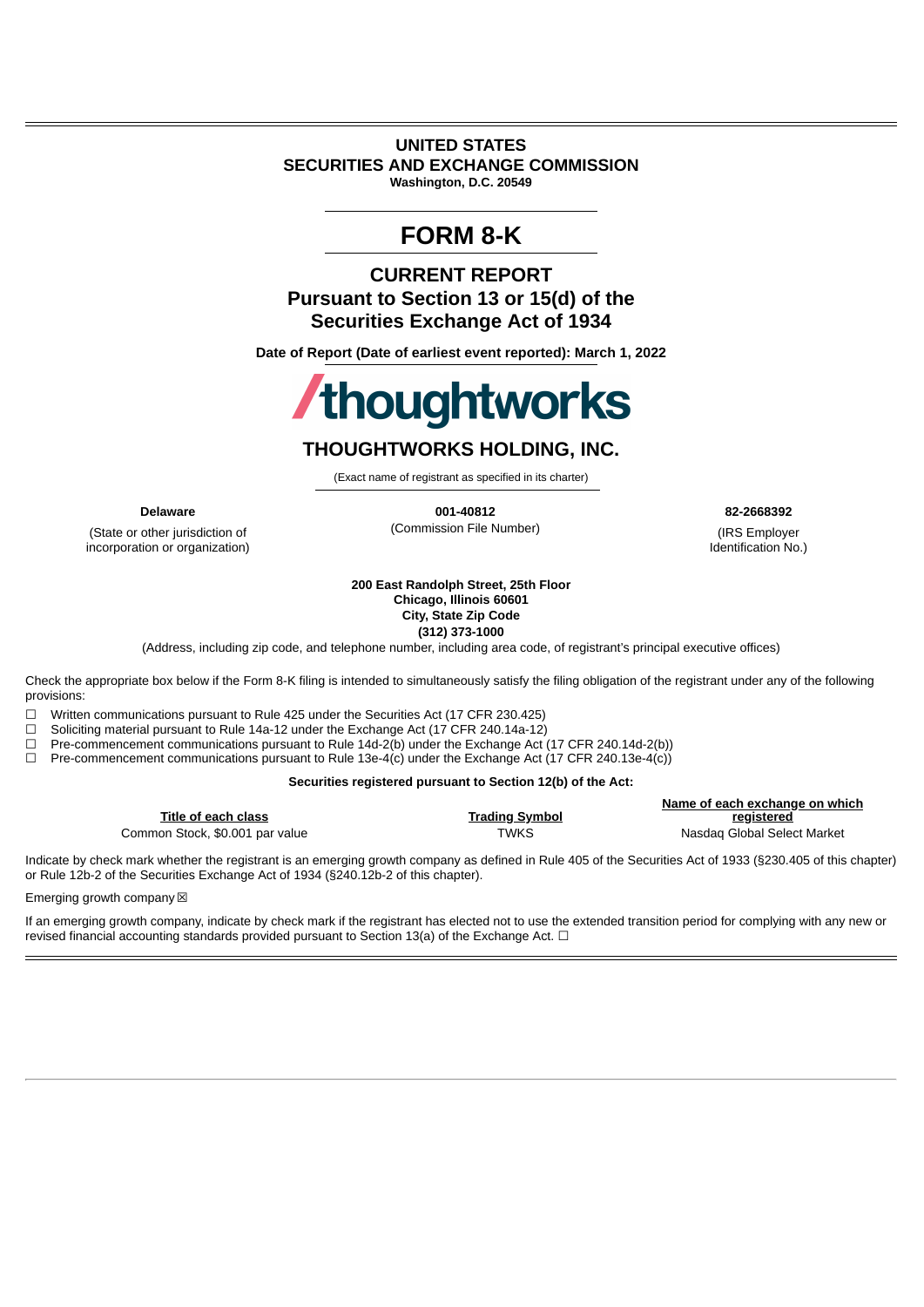#### **Item 2.02 Results of Operations and Financial Condition.**

On March 1, 2022 Thoughtworks Holding, Inc. (the "Company") issued a press release announcing its financial results for the fourth quarter and year ended December 31, 2021. A copy of the press release is attached hereto as Exhibit 99.1 and is available on the Company's website at https://investors.thoughtworks.com/quarterly-earnings.

The information furnished in this Item 2.02 in this Current Report on Form 8-K, including the accompanying Exhibit 99.1, shall not be deemed "filed" for purposes of Section 18 of the Securities Exchange Act of 1934, as amended (the "Exchange Act"), or otherwise subject to the liabilities of that section, nor shall any such information of exhibits be deemed incorporated by reference in any filing under the Securities Act of 1933, as amended, or the Exchange Act, except as shall be expressly set forth by specific reference in such filing.

#### **Item 9.01 Financial Statements and Exhibits.**

(d) Exhibits

| <b>Exhibit No.</b> | <b>Description</b>                                                          |
|--------------------|-----------------------------------------------------------------------------|
| 99.1               | Press release issued by Thoughtworks Holding, Inc. dated March 1, 2022      |
| 104                | Cover Page Interactive Data File (embedded within the Inline XBRL document) |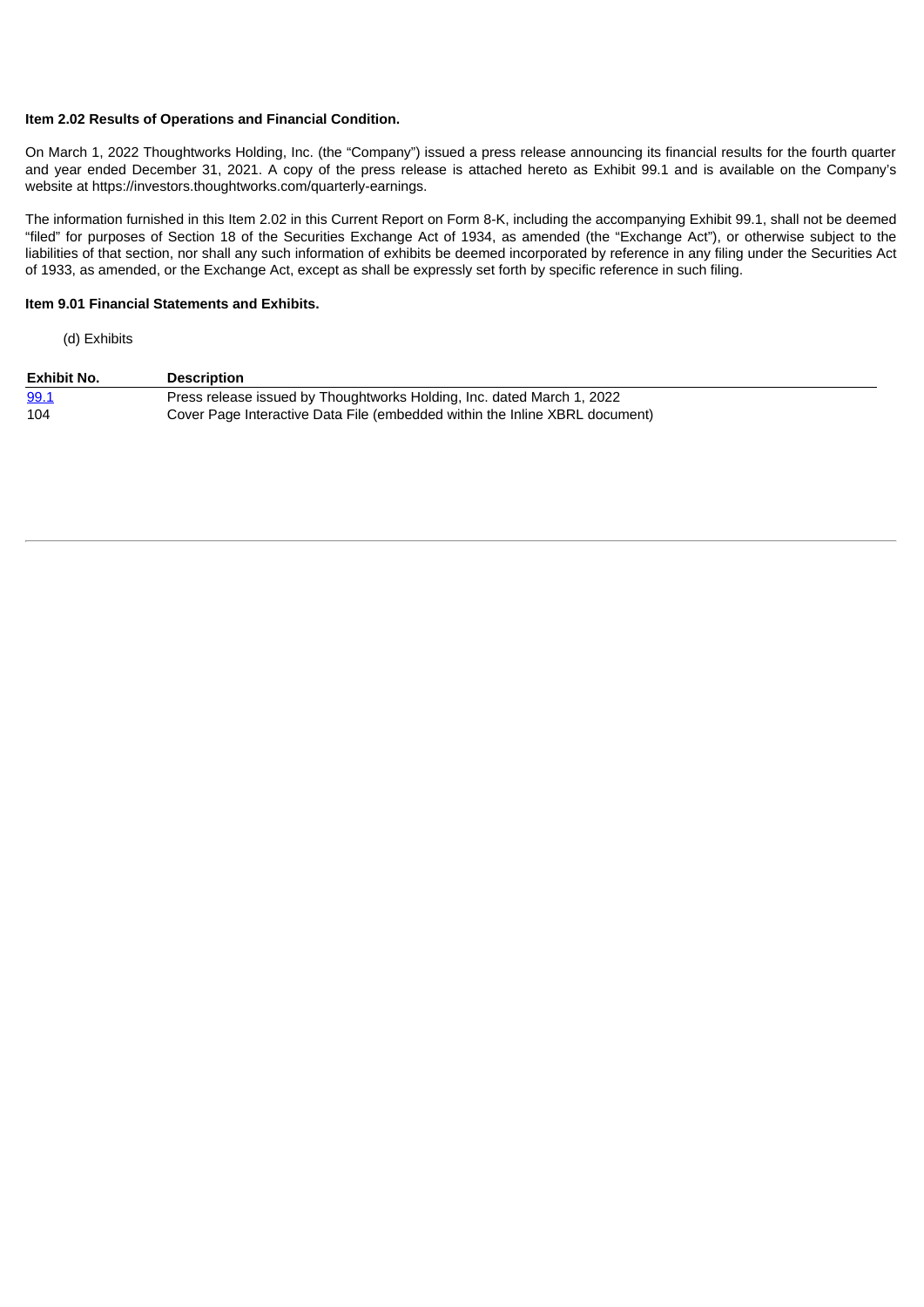#### **SIGNATURES**

Pursuant to the requirements of the Securities Exchange Act of 1934, as amended, the registrant has duly caused this report to be signed on its behalf by the undersigned, thereunto duly authorized.

Date: March 1, 2022

THOUGHTWORKS HOLDING, INC.

By: /s/ Erin Cummins Erin Cummins Chief Financial Officer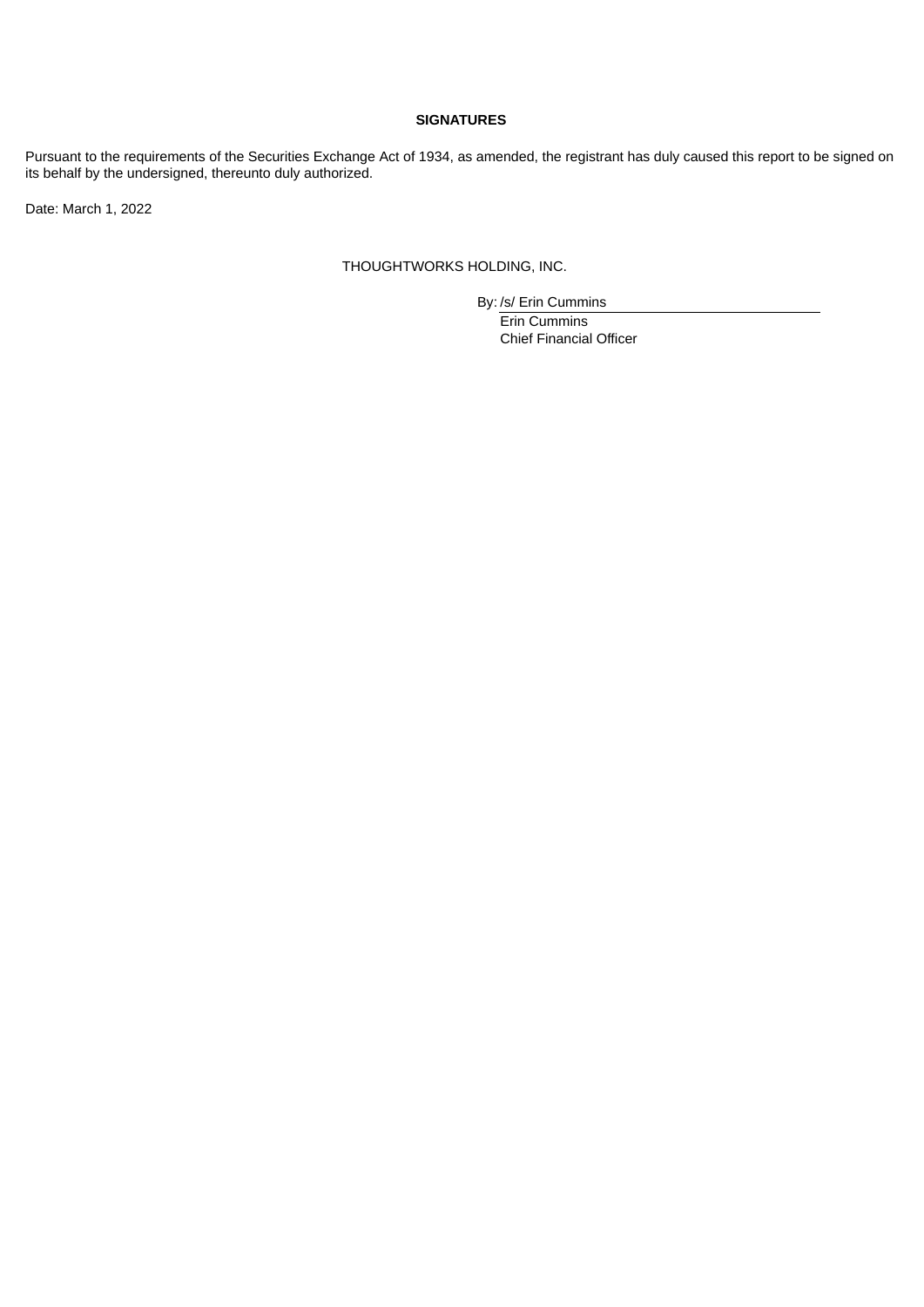# <span id="page-3-0"></span>**/thoughtworks**

#### **Thoughtworks Reports Strong Fourth Quarter and Full Year 2021 Financial Results**

- *• Annual revenues exceed \$1 billion*
- *• Reported revenue growth of 39.0% in the fourth quarter and 33.2% for the full year*
- *• Provides guidance for the full year and first quarter of 2022*

CHICAGO, IL., (Mar. 1, 2022) – Thoughtworks Holding, Inc. (NASDAQ: TWKS) ("Thoughtworks" or the "Company"), a leading global technology consultancy, today reported results for the fourth quarter and full year ended December 31, 2021 and provided its financial outlook for the full year and first quarter of 2022.

Guo Xiao, Thoughtworks' Chief Executive Officer, said, "We are proud of our outstanding performance in 2021. I am delighted to share that our revenues now exceed a billion dollars. We reported revenue growth of 39.0% in the fourth quarter of 2021 and 33.2% in 2021, growing revenue to \$1,069.9 million.

Our results reflect the extraordinary impact of over 10,600 Thoughtworkers in 17 countries, across five continents. We have seen an acceleration in growth of digital transformation and we expect this trend to continue in 2022. Thoughtworks' premium position, our advocacy for social change and cultivating culture attracts and retains exceptional talent and we are well placed to capitalize on this market opportunity."

#### **Fourth quarter 2021 highlights**

- Revenues of \$286.8 million, an increase of 39.0% year-over-year and 39.2% on a constant currency basis<sup>1</sup>
- **•** Net loss of \$(35.1) million, a decrease of 279.2% compared to the fourth quarter of 2020; net loss margin of (12.2)% compared to net income margin of 9.5% in the fourth quarter of 2020
- Adjusted EBITDA of \$51.7 million, an increase of 45.2% compared to the fourth quarter of 2020; Adjusted EBITDA Margin of 18.0%, compared to 17.3% in the fourth quarter of 2020
- Diluted loss per common share of \$(0.12) compared to diluted earnings per common share of \$0.06 for the fourth quarter 2020
- Adjusted Diluted Earnings per Share ("Adjusted Diluted EPS") of \$0.09 compared to \$0.06 for the fourth quarter of 2020
- Stock-based compensation for the fourth quarter was \$74.5 million compared to \$0.6 million for the fourth quarter of 2020

#### **Full year 2021 highlights**

- Revenues of \$1,069.9 million, an increase of 33.2% year-over-year and 29.3% on a constant currency basis
- **•** Net loss of \$(23.6) million, a decrease of 129.8% compared to 2020; net loss margin of (2.2)%, compared to net income margin of 9.9% in 2020

 $^{\rm 1}$  Revenue Growth Rate at constant currency, Adjusted EBITDA, and certain other measures in this release, are non-GAAP financial measures. See "Non-GAAP financial measures" for how we define these measures and the financial tables that accompany this release for reconciliation of these measures to the closest comparable GAAP measures.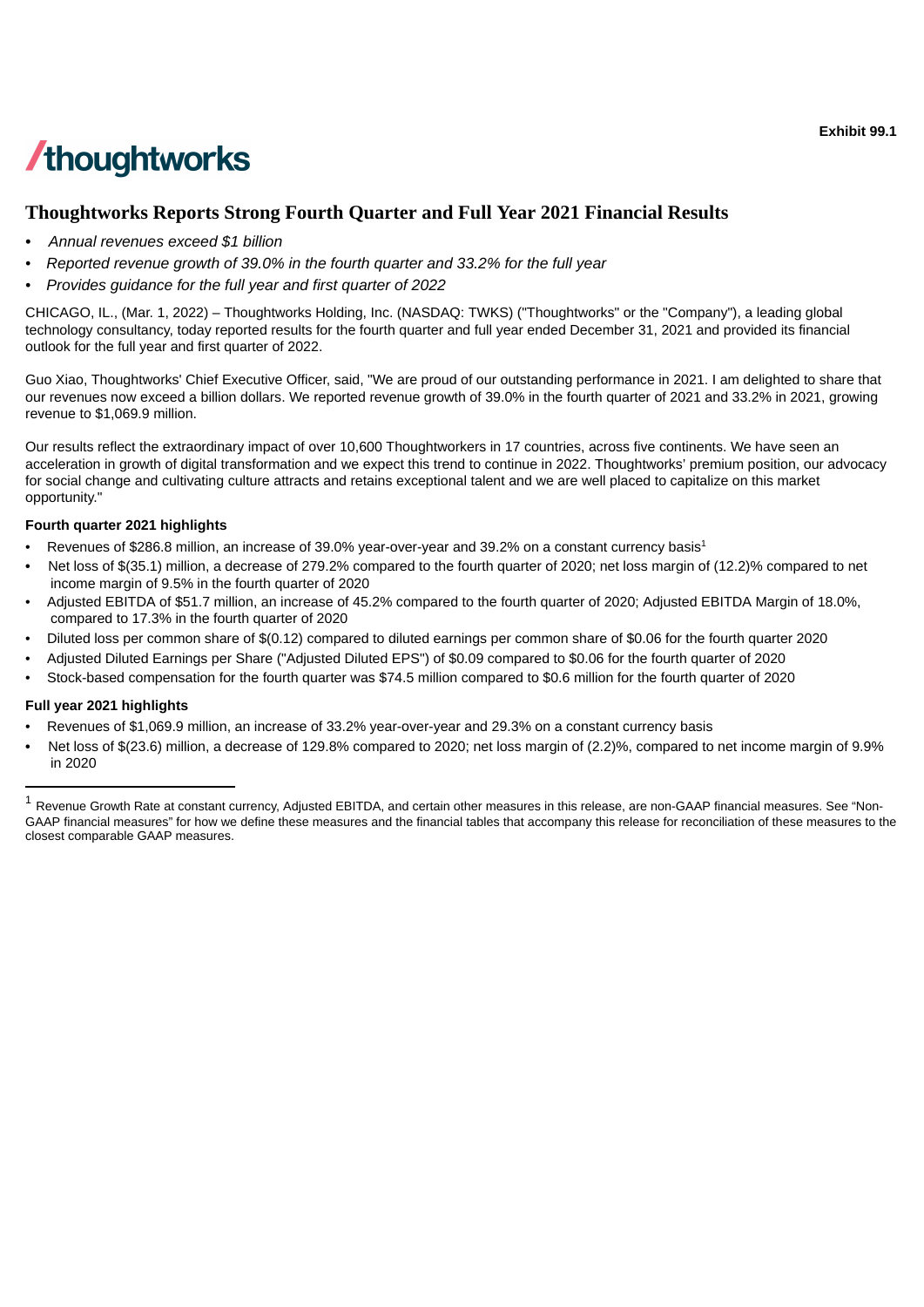- Adjusted EBITDA of \$223.2 million, an increase of 45.7% compared to 2020; Adjusted EBITDA Margin of 20.9%, compared to 19.1% in 2020
- Diluted loss per common share of \$(0.33) compared to diluted earnings per common share of \$0.26 for 2020
- Adjusted Diluted EPS of \$0.46 compared to \$0.30 for 2020
- **•** Stock-based compensation for 2021 was \$157.9 million compared to \$1.7 million for 2020

#### **Financial review of fourth quarter 2021 results**

Revenues for the fourth quarter were \$286.8 million, an increase of 39.0% year-over-year and 39.2% on a constant currency basis. Acquisitions completed in the last twelve months contributed 2.3% to revenue growth in the quarter.

Gross margin for the fourth quarter was 23.9%, a decrease of 16.1% from 40.0% in the fourth quarter of 2020, primarily impacted by \$51.4 million of stock-based compensation recorded in cost of revenues.

Adjusted Gross Margin was 42.9%, compared to 41.1% in the fourth quarter of 2020.

Selling, general and administrative ("SG&A") expenses for the fourth quarter were \$95.4 million, 33.3% of revenues, compared to \$50.0 million, or 24.2% of revenues, for the fourth quarter of 2020, primarily impacted by \$23.1 million of stock-based compensation.

Adjusted SG&A for the fourth quarter was \$70.6 million, or 24.6% of revenues, compared to \$48.5 million, or 23.5% of revenues, for the fourth quarter of 2020.

Net loss and net loss margin for the fourth quarter was \$(35.1) million and (12.2)%, respectively, compared to net income and net income margin of \$19.6 million and 9.5%, respectively, for the fourth quarter of 2020, impacted primarily by \$74.5 million of stock-based compensation expense.

Adjusted EBITDA for the fourth quarter was \$51.7 million, an increase of 45.2% compared to the fourth quarter of 2020. Adjusted EBITDA Margin was 18.0%, an increase of 0.7% compared to the fourth quarter of 2020.

Diluted loss per common share for the fourth quarter was \$(0.12), compared to diluted earnings per common share of \$0.06 in the fourth quarter of 2020.

Adjusted Diluted EPS of \$0.09 compared to \$0.06 for the fourth quarter 2020, after adjusting for \$74.5 million of stock-based compensation, \$3.0 million of intangibles amortization, \$1.2 million of employer payroll tax on employee equity incentive plans, \$1.1 million of unrealized foreign exchange losses, \$0.6 million of acquisition costs and \$16.5 million in income tax effects for the aforementioned adjustments.

We saw strong growth for the quarter across all regions. Revenue growth by customer location for the fourth quarter was as follows:

**•** Geographic revenues increased: North America 36.3%; APAC 45.7%; Europe 36.6%; and LATAM 28.0% compared with the fourth quarter of 2020.

We also continued to see strong growth across our industry verticals during the quarter. Revenue growth by industry for the fourth quarter was as follows:

**•** Industry vertical revenues increased: Financial services and insurance 68.6%; Retail and consumer 53.6%; Technology and business services 33.5%; Automotive, travel and transportation 31.3%; and Energy, public and health services 23.7% compared with the fourth quarter of 2020.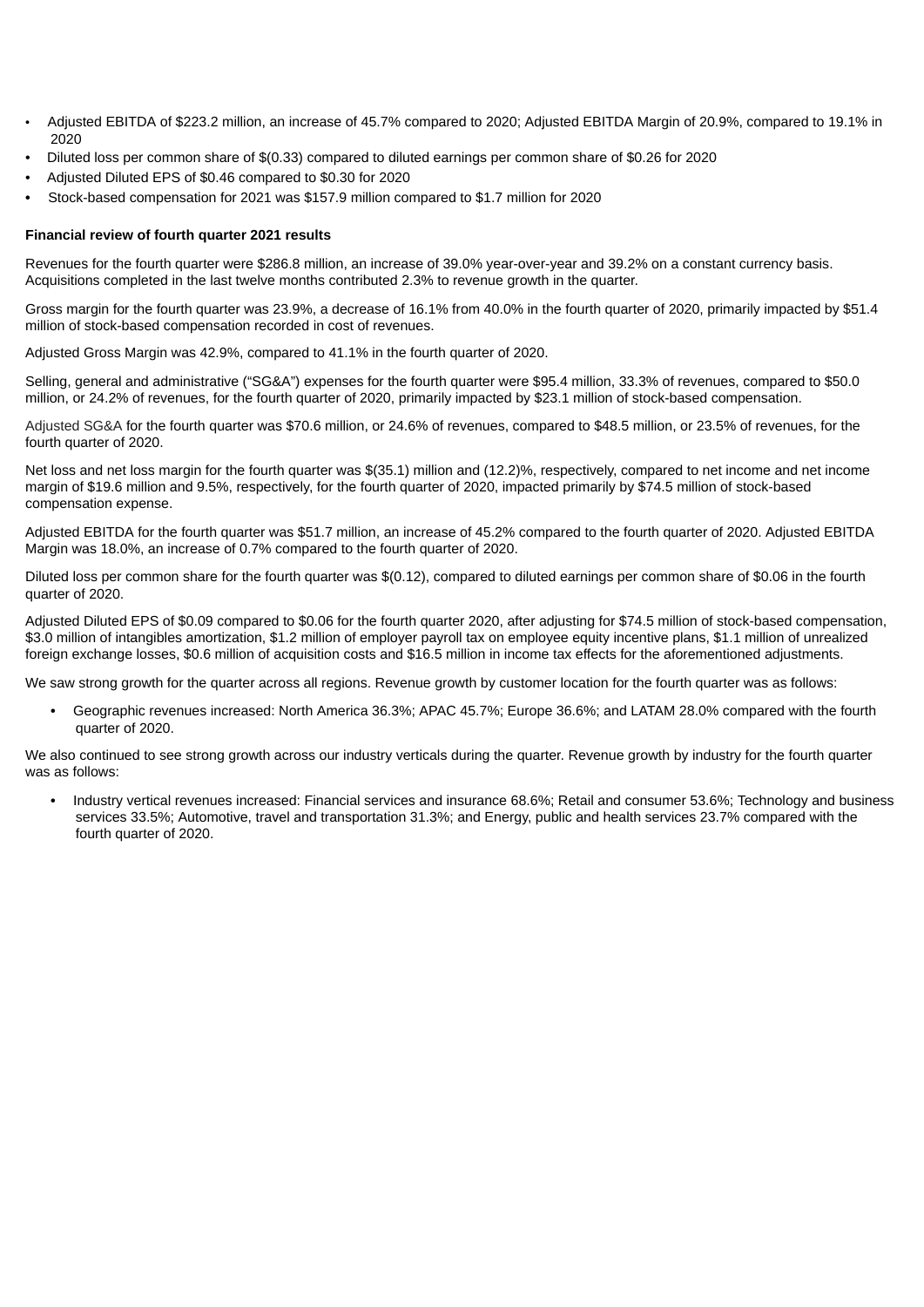#### **Financial review of full year 2021 results**

Revenues for 2021 were \$1,069.9 million, an increase of 33.2% year-over-year and 29.3% on a constant currency basis. Acquisitions completed in 2021 contributed 2.4% to revenue growth for the full year.

Our overall bookings at the end of 2021 increased by 60.8% year on year to \$1.5 billion with strong momentum across geographies and verticals. At the end of 2021, we had 40 clients with bookings greater than \$10 million compared to 31 clients at the end of 2020.

Gross margin for 2021 was 35.6%, a decrease of 5.2% from 40.8% in 2020, primarily impacted by \$80.4 million of stock-based compensation expense recorded in cost of revenues.

Adjusted Gross Margin for 2021 was 44.2%, compared to 41.9% in 2020.

SG&A expenses for the full year were \$343.8 million, 32.1% of revenues, compared to \$189.5 million, or 23.6% of revenues, for 2020, primarily impacted by \$77.5 million of stock-based compensation.

Adjusted SG&A for 2021 was \$249.3 million, or 23.3% of revenues, compared to \$185.5 million, or 23.1% of revenues, for 2020.

Net loss and net loss margin for 2021 was \$(23.6) million and (2.2)%, respectively, compared to net income and net income margin of \$79.3 million and 9.9%, respectively, for 2020, impacted primarily by \$157.9 million of stock-based compensation expense.

Adjusted EBITDA for 2021 was \$223.2 million, an increase of 45.7% compared to 2020. Adjusted EBITDA Margin of 20.9%, compared to 19.1% in 2020, an increase of 1.8%.

Diluted loss per common share for 2021 was \$(0.33) compared to diluted earnings per common share of \$0.26 in 2020.

Adjusted Diluted EPS for 2021 was \$0.46 compared to \$0.30 for 2020, after adjusting for \$157.9 million of stock-based compensation, \$12.0 million of intangibles amortization, \$5.0 million of unrealized foreign exchange losses, \$2.7 million of costs related to our initial public offering ("IPO"), \$2.7 million of tender offer compensation expense, \$8.5 million of acquisition costs, \$2.0 million of non-recurring professional fees, \$1.2 million of employer payroll tax on employee equity incentive plan and \$43.1 million in income tax effects for the aforementioned adiustments.

We saw strong growth for the full year across all regions. Revenue growth by customer location for the full year was as follows:

**•** Geographic revenues increased: North America 23.4%; APAC 44.1%; Europe 36.7%; and LATAM 25.7% compared with 2020.

We also continued to see strong growth across our industry verticals during the full year. Revenue growth by industry for the full year was as follows:

**•** Industry vertical revenues increased: Financial services and insurance 38.3%; Retail and consumer 43.4%; Technology and business services 26.3%; Automotive, travel and transportation 21.7%; and Energy, public and health services 37.1% compared with 2020.

Stock-based compensation increased by \$156.3 million to \$157.9 million for 2021. The incremental stock-based compensation expense for 2021 includes (a) \$61.0 million related to the accelerated vesting of certain employee stock options; (b) \$83.4 million related to the new RSU grants issued in connection with the IPO; (c) \$6.0 million related to RSU grants awarded in the fourth quarter; and (d) \$5.9 million related to options granted earlier in the year. Stock-based compensation is a primary component of the difference between our GAAP and non-GAAP metrics.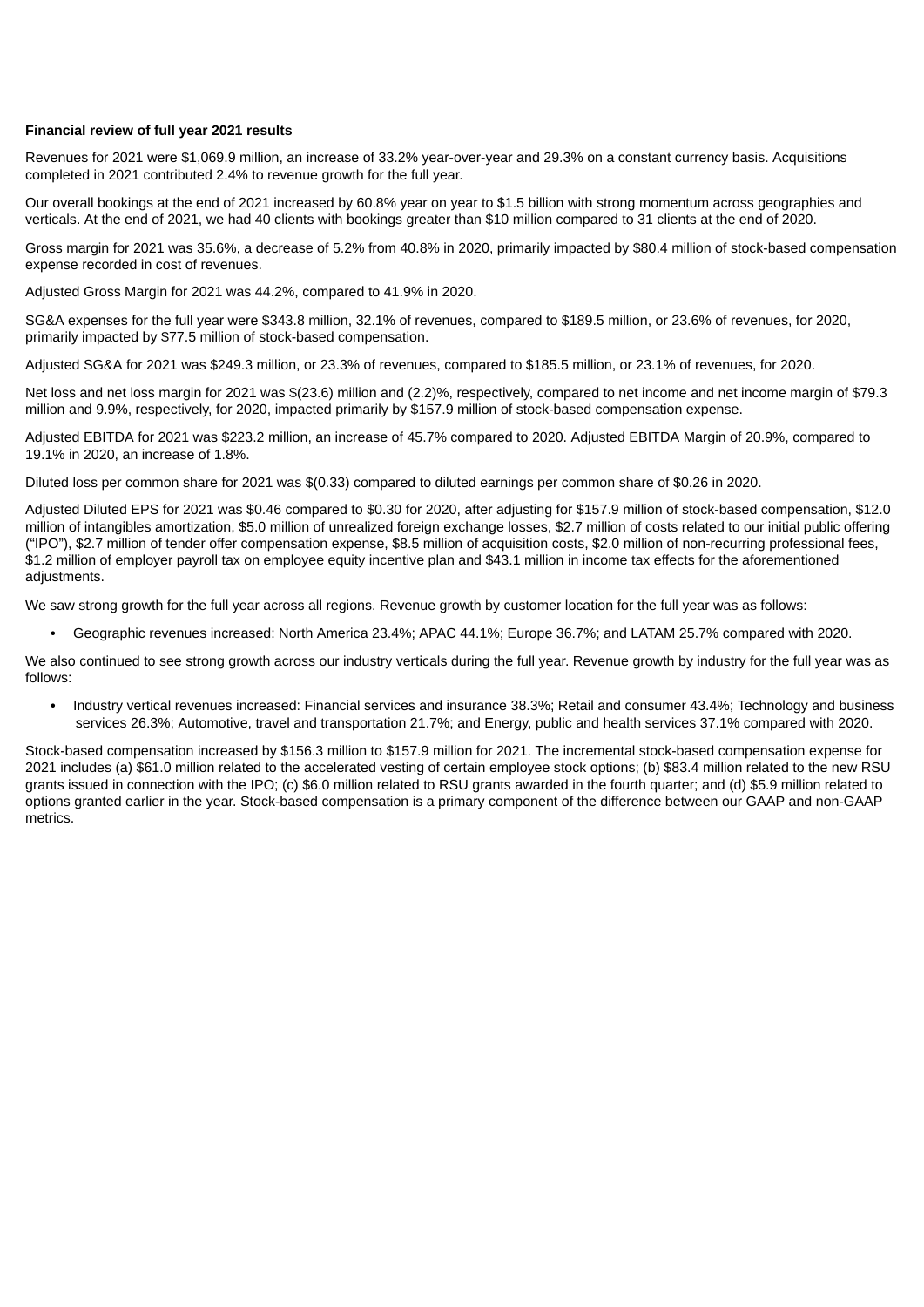We continue to have strong liquidity and cash flow from operations. We had cash and cash equivalents of \$368.2 million as of December 31, 2021, along with \$165.0 million of borrowing capacity under our revolving credit line. Our total debt outstanding, before deferred financing fees, was \$509.6 million at December 31, 2021. Cash flow from operations was \$22.8 million in the fourth quarter, compared to \$26.1 million in the fourth quarter of 2020 and \$118.3 million for the full year 2021 compared to \$125.3 million in 2020. Free Cash Flow in the fourth quarter was \$18.2 million for the quarter, compared to \$19.9 million in the fourth quarter of 2020 and \$92.2 million for the full year 2021 compared to \$110.2 million in 2020.

#### **Financial outlook**

Thoughtworks provides the following outlook for the first quarter and full year of 2022:

#### **First quarter**

Thoughtworks expects the following for the first quarter:

- Revenues in the range of \$303 million to \$305 million, reflecting year-over-year growth at the midpoint of 28%, or 31% on a constant currency basis;
- Adjusted EBITDA Margin in the range of 19.0% to 20.0%; and
- Adjusted Diluted EPS in the range of \$0.11 to \$0.12 for the quarter, assuming a weighted average of 332 million diluted outstanding shares for the quarter.

#### **Full year**

Thoughtworks expects the following for the full year:

- Revenue growth in the range of 25% to 26% year-over-year on a constant currency basis. Revenue growth on a reported basis in the range of 23% to 24% which includes a negative foreign currency translation impact of approximately 2%;
- Adjusted EBITDA Margin in the range of 19.0% to 20.0%; and
- Adjusted Diluted EPS in the range of \$0.50 to \$0.52 for the year, assuming a weighted average of 335 million diluted outstanding shares for the year.

#### **Conference call information**

Thoughtworks will host a conference call and webcast call at 8:00 a.m. Eastern Time on Tuesday, March 1, 2022, to discuss our financial results. The conference call can be accessed through the following numbers: USA / Canada toll-free: +1 (844) 834-1436, International dial-in number: +1 (929) 517-0930, Conference ID: 3394017. To access the webcast and the accompanying slide presentation, which has additional information regarding Thoughtworks' operating results, you can visit our investor relations website at https://investors.thoughtworks.com. A telephone replay will be available from 11:00 a.m. ET on Tuesday, March 1, 2022 and for seven days following that, on +1 (855) 859-2056 and on +1 (404) 537-3406. A replay of the webcast will also be made available on our investor relations website at https://investors.thoughtworks.com. Information on Thoughtworks' website is not part of this press release.

#### **About Thoughtworks**

Thoughtworks is a global technology consultancy that integrates strategy, design and engineering to drive digital innovation. We are 10,600+ Thoughtworkers strong across 49 offices in 17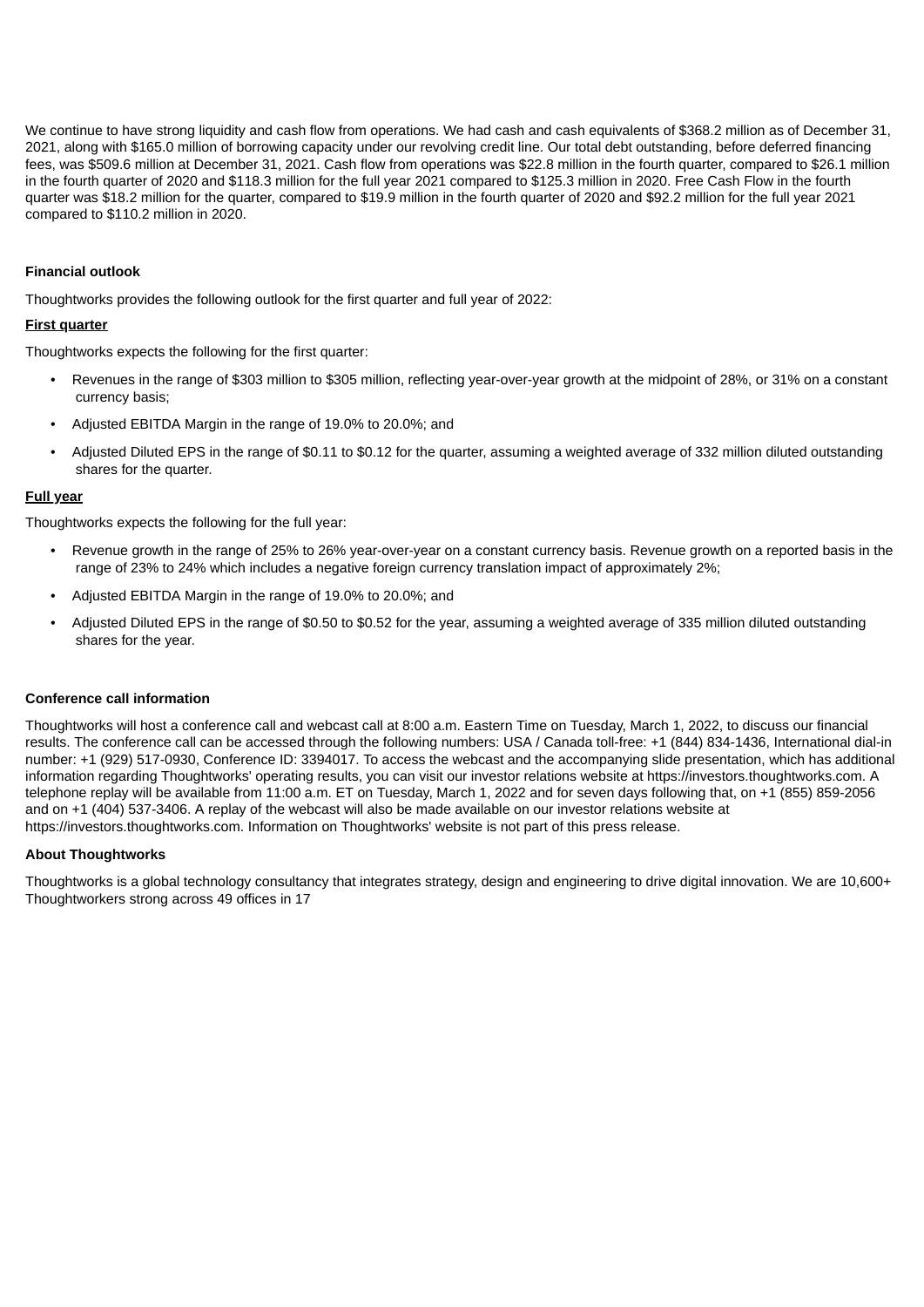countries. Over the last 25+ years, we've delivered extraordinary impact together with our clients by helping them solve complex business problems with technology as the differentiator.

#### **Investor contact:**

Thoughtworks Holding, Inc. Investor Relations: investor-relations@thoughtworks.com

#### **Press contact:**

Thoughtworks Holding, Inc. Linda Horiuchi: linda.horiuchi@thoughtworks.com

Thoughtworks uses and intends to continue to use our investor relations website at https://investors.thoughtworks.com and social media, @thoughtworks on Twitter and LinkedIn, as a means of publicly disclosing material information and for complying with our disclosure obligations under Regulation Fair Disclosure. Investors should monitor these channels in addition to following the company's press releases, SEC filings, public conference calls and webcasts.

#### **Forward-looking statements**

This press release includes "forward-looking statements" within the meaning of the "safe harbor" provisions of the United States Private Securities Litigation Reform Act of 1995. In some cases, you can identify these forward-looking statements by the use of terms such as "expect," "will," "continue," or similar expressions, and variations or negatives of these words, but the absence of these words does not mean that a statement is not forward-looking. Forward-looking statements represent our management's beliefs and assumptions only as of the date of this press release. You should read this press release with the understanding that our actual future results may be materially different from what we expect. All statements other than statements of historical fact are statements that could be deemed forward-looking statements, which include but are not limited to: the statements under "Financial outlook," including expectations relating to revenues and other financial or business metrics; statements regarding relationships with clients and business momentum; and any other statements of expectation or belief. These statements are subject to known and unknown risks, uncertainties and other factors that may cause our actual results, levels of activity, performance or achievements to differ materially from results expressed or implied in this press release. Such risk factors include, but are not limited to, those related to: the current and future impact of the COVID-19 pandemic on Thoughtworks' business and industry; the effects of competition on the future business of Thoughtworks; uncertainty regarding the demand for and market utilization of our services; the ability to maintain or acquire new client relationships; general business and economic conditions; and our ability to successfully execute our growth strategy and strategic plans. Additional information concerning these and other risks and uncertainties are contained in the "Risk Factors" section of Thoughtworks' registration statement on Form S-1. Additional information will be made available in our quarterly reports on Form 10-Q, our Annual Report on Form 10-K, and other filings and reports that Thoughtworks may file from time to time with the SEC. Except as required by law, Thoughtworks assumes no obligation, and does not intend to, to update these forward-looking statements, or to update the reasons actual results could differ materially from those anticipated in these forward-looking statements, even if new information becomes available in the future.

#### **Non-GAAP financial measures**

Certain financial metrics contained in this press release are considered non-GAAP financial measures. Definitions of and the related reconciliations for these non-GAAP financial measures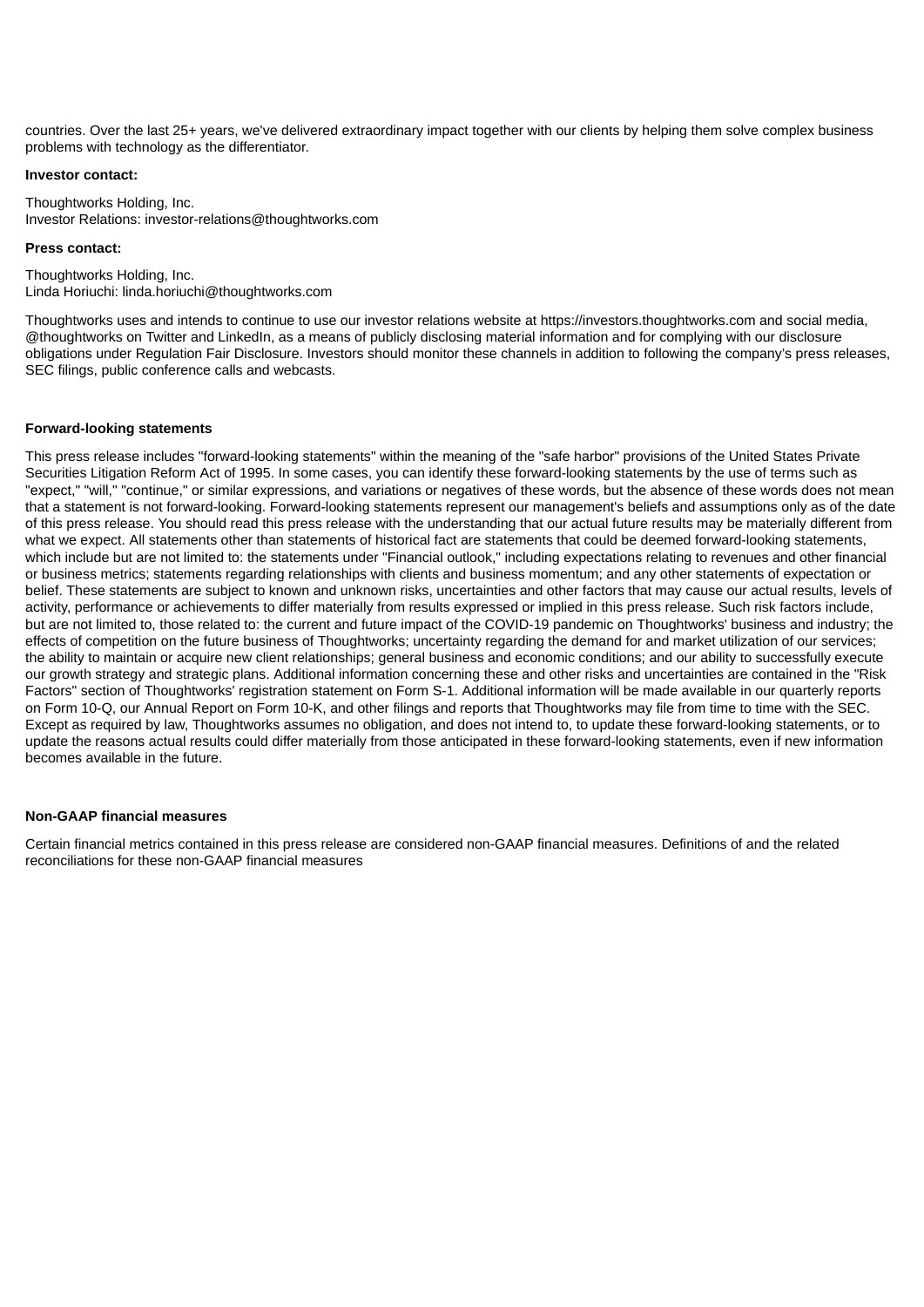can be found below. We use these non-GAAP measures in conjunction with traditional GAAP measures to evaluate our financial performance. We believe that these non-GAAP measures provide our management and investors consistency and comparability with our past financial performance and facilitate period-to-period comparisons of operations. However, non-GAAP measures have limitations as analytical tools, and you should not consider these measures in isolation or as substitutes for analysis of our financial results as reported under GAAP. For example, many of the non-GAAP financial measures used herein exclude stock-based compensation expense, which has recently been, and will continue to be for the foreseeable future, a significant recurring expense for our business and an important part of our compensation strategy.

Certain non-GAAP measures related to our financial outlook included in this press release and the associated webcast were not reconciled to the comparable GAAP financial measures because the GAAP measures are not accessible on a forward-looking basis. The Company is unable to reconcile these forward-looking non-GAAP financial measures to the most directly comparable GAAP measures without unreasonable efforts because the Company is currently unable to predict with a reasonable degree of certainty the type and extent of certain items that would be expected to impact GAAP measures for these periods but would not impact the non-GAAP measures. Such items may include stock-based compensation, acquisitions, income tax effects of adjustments and other items. The unavailable information could have a significant impact on the Company's GAAP financial results. Based on the foregoing, the Company believes that providing estimates of the amounts that would be required to reconcile the range of the non-GAAP measures to forecasted GAAP measures would imply a degree of precision that would be confusing or misleading to investors for the reasons identified above.

#### *Revenue Growth Rate and Revenue Growth Rate at constant currency*

Certain of our subsidiaries use functional currencies other than the U.S. dollar and the translation of these foreign currency amounts into U.S. dollars can impact the comparability of our revenues between periods. Accordingly, we use Revenue Growth Rate at constant currency as an important indicator of our underlying performance. Revenue Growth Rate at constant currency is calculated by applying the average exchange rates in effect during the earlier comparative fiscal period to the later fiscal period.

#### *Adjusted Gross Profit and Adjusted Gross Margin*

We define gross profit as total revenues less cost of revenues. We define Adjusted Gross Profit as gross profit excluding stock-based compensation expense, employer payroll tax on employee equity incentive plan and depreciation expense. We calculate Adjusted Gross Margin by dividing Adjusted Gross Profit by total revenues. Our management uses Adjusted Gross Profit to assess overall performance and profitability, without regard to the aforementioned adjustments, which are unrelated to our ongoing revenue-generating operations. We also believe this information will be useful for investors to facilitate comparisons of our operating performance and better identify trends in our business.

#### *Adjusted SG&A and Adjusted SG&A Margin*

We define Adjusted SG&A as selling, general and administrative expense excluding stock-based compensation expense, employer payroll tax on employee equity incentive plan, acquisition costs, certain professional fees that are considered unrelated to our ongoing revenuegenerating operations, tender offer compensation expense that is considered one-time in nature, certain costs related to business rationalization and IPO-related costs. We calculate Adjusted SG&A Margin by dividing Adjusted SG&A by total revenues.

Our management uses Adjusted SG&A and Adjusted SG&A Margin to assess our overall performance, without regard to items such as stock-based compensation expense and other items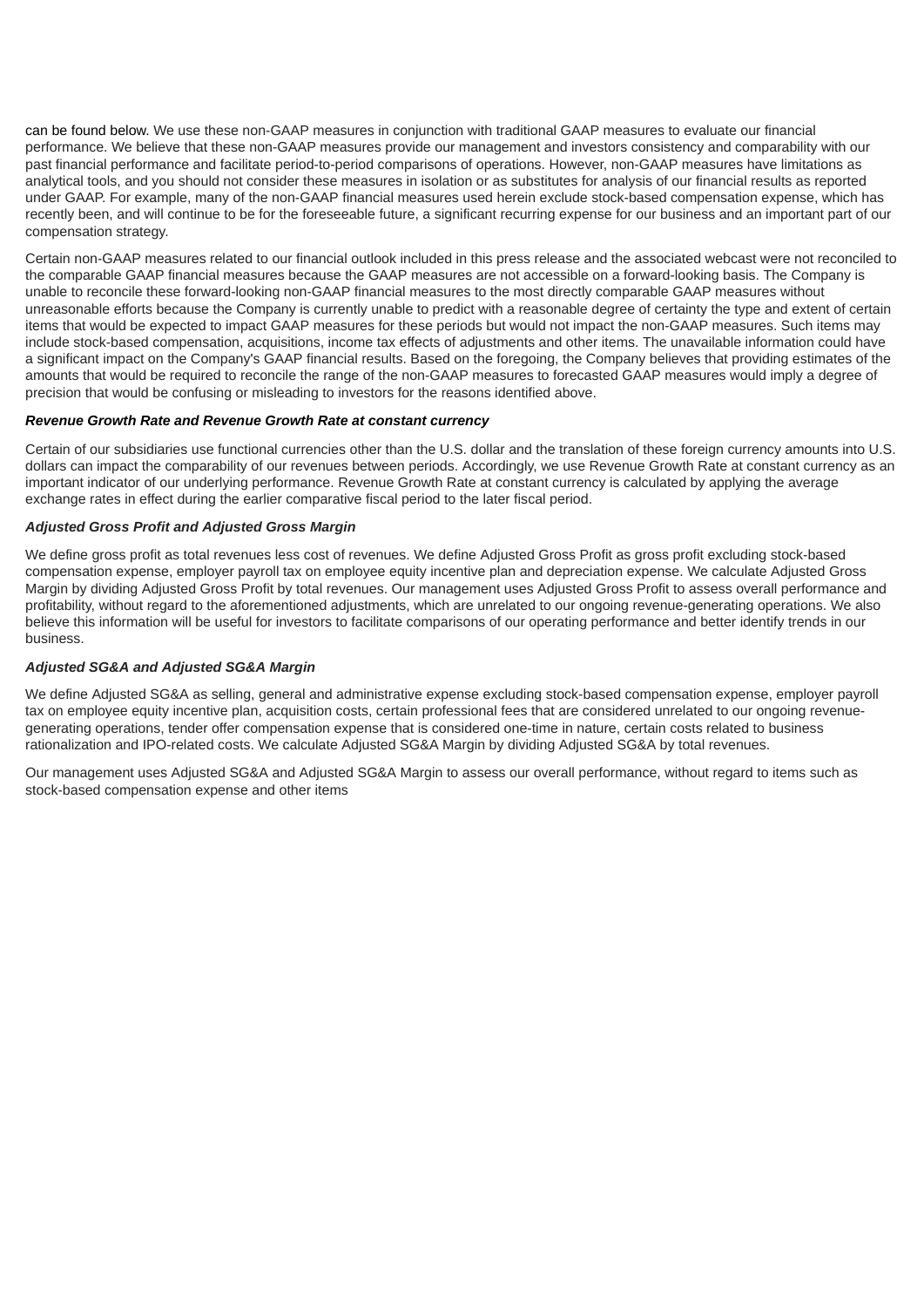that are considered to be unique or non-recurring in nature or otherwise unrelated to our ongoing revenue-generating operations. We also believe this information will be useful for investors to facilitate comparisons of our operating performance and better identify trends in our business.

#### *Adjusted Net Income and Adjusted Diluted EPS*

We define Adjusted Net Income as net (loss) income adjusted for unrealized gain (loss) on foreign currency exchange, stock-based compensation expense, employer payroll tax on employee equity incentive plan, amortization of acquisition-related intangibles, acquisition costs, certain professional fees that are considered unrelated to our ongoing revenue-generating operations, tender offer compensation expense that is considered one-time in nature, certain costs related to business rationalization, IPO-related costs and income tax effects of adiustments.

We define Adjusted Diluted EPS as diluted (loss) earnings per common share, with the numerator adjusted for the aforementioned adjustments to Adjusted Net Income. In other words, the numerator for Adjusted Diluted EPS utilizes Adjusted Net Income. We calculate Adjusted Diluted EPS by dividing Adjusted Net Income, after adjustment for preferred stock dividends and earnings allocated to preferred stock, resulting in Adjusted Net Income attributable to common shareholders, by diluted weighted average shares outstanding.

Our management uses Adjusted Net Income and Adjusted Diluted EPS to assess our overall performance, without regard to items that are considered to be unique or non-recurring in nature or otherwise unrelated to our ongoing revenue-generating operations, net of the income tax effects of adjustments.

Our management uses Adjusted Net Income for planning purposes, including the preparation of our annual operating budget, as a measure of our core operating results and the effectiveness of our business strategy, and in evaluating our financial performance. We also believe this information will be useful for investors to facilitate comparisons of our operating performance and better identify trends in our business.

#### *Adjusted EBITDA and Adjusted EBITDA Margin*

We define Adjusted EBITDA as net (loss) income excluding income tax expense, interest expense, other expense (income), net, unrealized gain (loss) on foreign currency exchange, stock-based compensation expense, employer payroll tax on employee equity incentive plan, depreciation and amortization expense, acquisition costs, certain professional fees that are considered unrelated to our ongoing revenue generating operations, tender offer compensation expense that is considered one-time in nature, certain costs related to business rationalization and IPO-related costs. We calculate Adjusted EBITDA Margin by dividing Adjusted EBITDA by total revenues.

Adjusted EBITDA and Adjusted EBITDA Margin are widely used by investors and securities analysts to measure a company's operating performance without regard to the aforementioned adjustments that can vary substantially from company to company depending upon their financing, capital structures, and the method by which assets were acquired or costs that are unique or non-recurring in nature or otherwise unrelated to our ongoing revenue-generating operations.

Our management uses Adjusted EBITDA and Adjusted EBITDA Margin for planning purposes, including the preparation of our annual operating budget, as a measure of our core operating results and the effectiveness of our business strategy, and in evaluating our financial performance. We also believe this information will be useful for investors to facilitate comparisons of our operating performance and better identify trends in our business.

#### *Free Cash Flow*

We define Free Cash Flow as net cash provided by operating activities less cash used for purchases of property and equipment. We believe that Free Cash Flow is a useful indicator of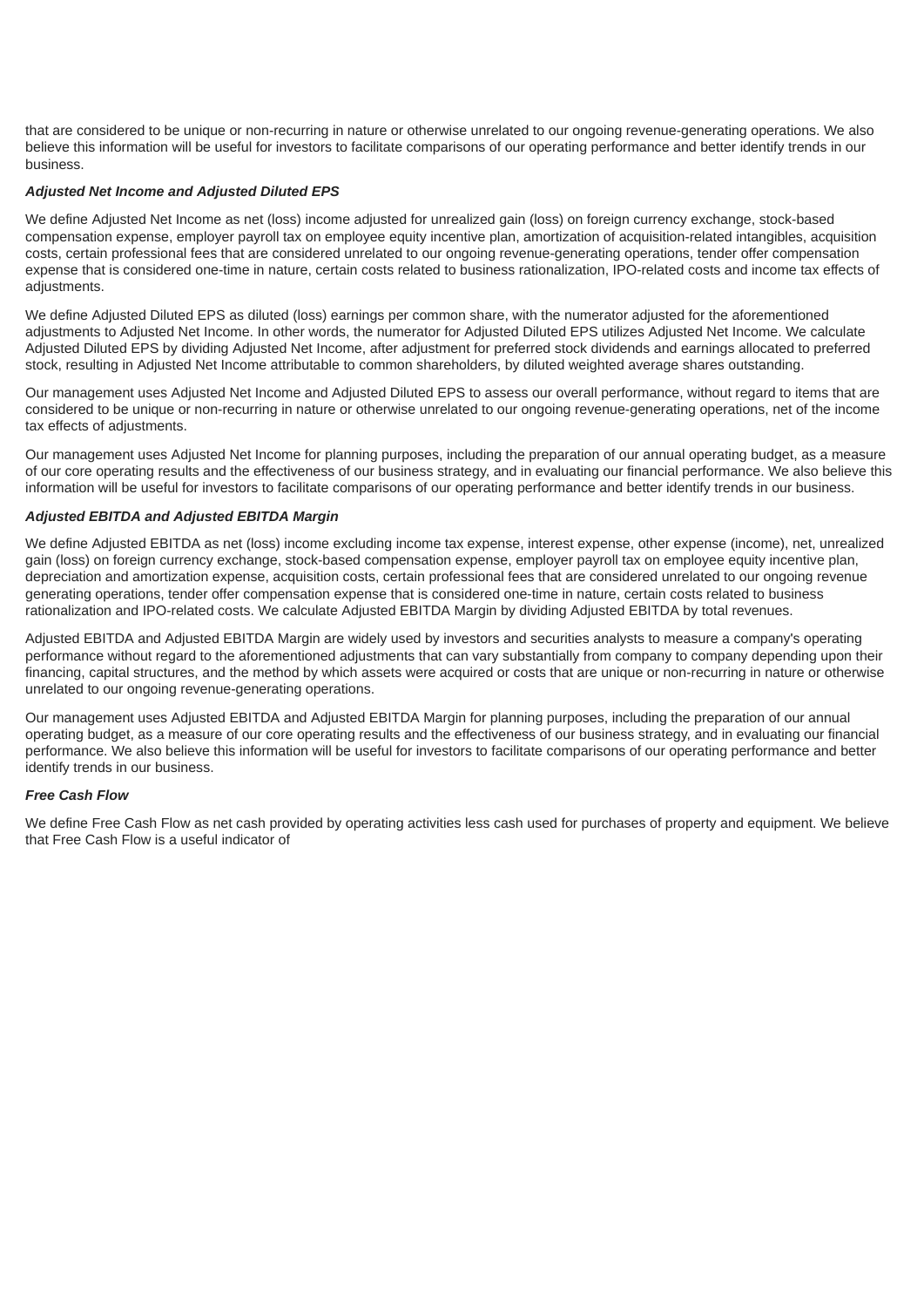liquidity for investors and is used by our management as it measures our ability to generate cash, or our need to access additional sources of cash, to fund operations and investments. There are a number of limitations related to the use of free cash flow as compared to net cash from operating activities, including that Free Cash Flow includes capital expenditures, the benefits of which are realized in periods subsequent to those when expenditures are made.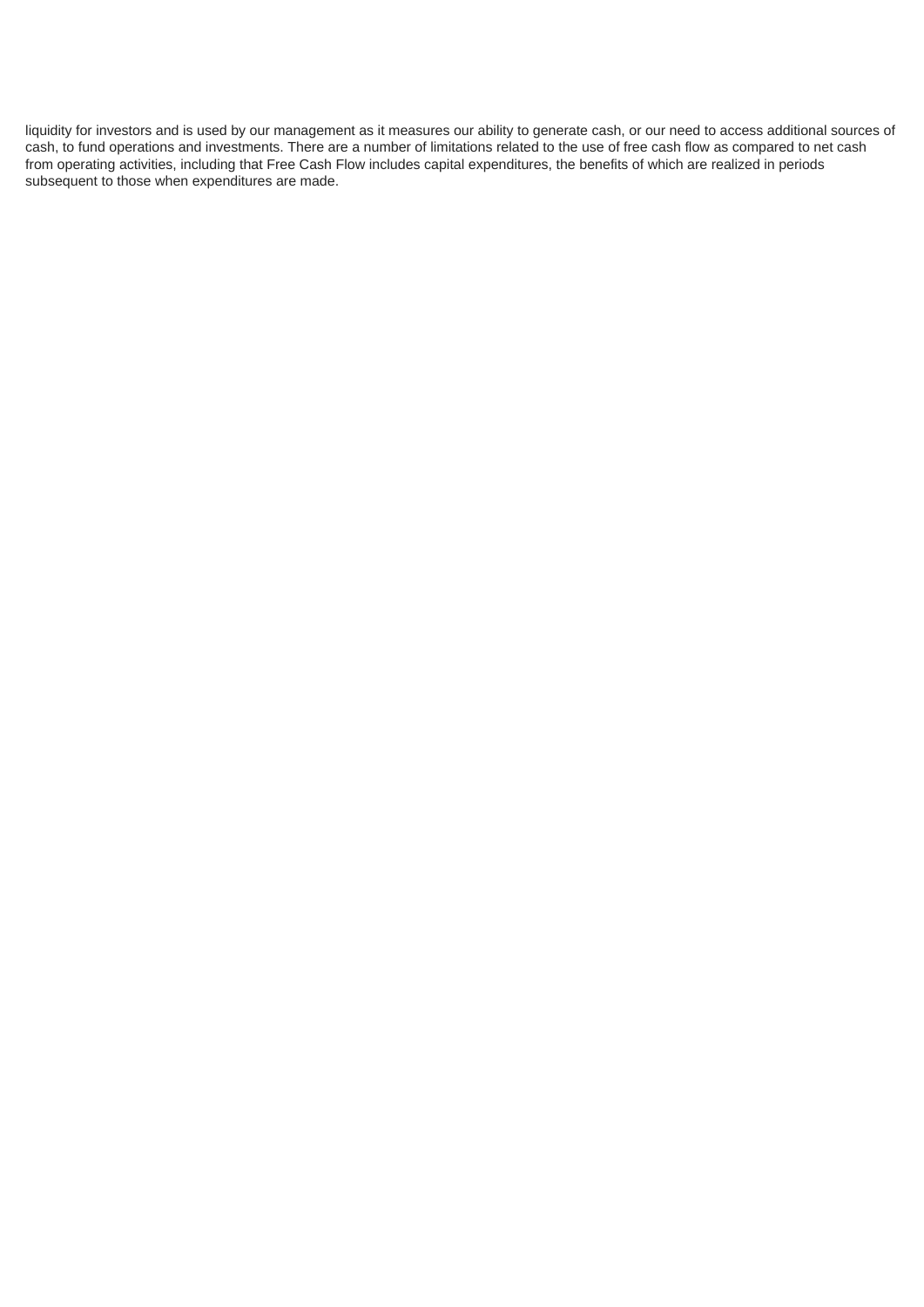#### **THOUGHTWORKS HOLDING, INC. CONSOLIDATED STATEMENTS OF (LOSS) INCOME AND COMPREHENSIVE (LOSS) INCOME (In thousands, except share and per share data) (Unaudited)**

|                                                          | Three months ended December 31, |  |             |                   | Year ended December 31, |             |
|----------------------------------------------------------|---------------------------------|--|-------------|-------------------|-------------------------|-------------|
|                                                          | 2021                            |  | 2020        | 2021              |                         | 2020        |
| Revenues                                                 | \$<br>286,800 \$                |  | 206,293 \$  | 1,069,945         | $\sqrt{3}$              | 803,375     |
| Operating expenses:                                      |                                 |  |             |                   |                         |             |
| Cost of revenues                                         | 218,396                         |  | 123,810     | 689,443           |                         | 475,560     |
| Selling, general and administrative expenses             | 95.420                          |  | 49,999      | 343,786           |                         | 189,497     |
| Depreciation and amortization                            | 4,592                           |  | 4,892       | 17,599            |                         | 17,479      |
| Total operating expenses                                 | 318,408                         |  | 178,701     | 1,050,828         |                         | 682,536     |
| Income from operations                                   | (31,608)                        |  | 27,592      | 19,117            |                         | 120,839     |
| Other (expense) income:                                  |                                 |  |             |                   |                         |             |
| Interest expense                                         | (5, 140)                        |  | (5,934)     | (25, 456)         |                         | (25, 767)   |
| Net realized and unrealized foreign currency (loss) gain | (1,857)                         |  | 4,821       | (5,465)           |                         | 7,190       |
| Other (expense) income, net                              | (1, 977)                        |  | 46          | (1,671)           |                         | 185         |
| Total other expense                                      | (8,974)                         |  | (1,067)     | (32, 592)         |                         | (18, 392)   |
| (Loss) income before income taxes                        | (40, 582)                       |  | 26,525      | (13, 475)         |                         | 102,447     |
| Income tax expense                                       | (5, 457)                        |  | 6,921       | 10,148            |                         | 23,164      |
| Net (loss) income                                        | \$<br>$(35, 125)$ \$            |  | 19,604      | \$<br>(23, 623)   | $\frac{1}{2}$           | 79,283      |
|                                                          |                                 |  |             |                   |                         |             |
| Other comprehensive (loss) income, net of tax:           |                                 |  |             |                   |                         |             |
| Foreign currency translation adjustments                 | (272)                           |  | 15,799      | (9,274)           |                         | 8,478       |
| Comprehensive (loss) income                              | \$<br>$(35, 397)$ \$            |  | 35,403      | \$<br>(32, 897)   | $\sqrt{3}$              | 87,761      |
| Net (loss) earnings per common share:                    |                                 |  |             |                   |                         |             |
| Basic (loss) earnings per common share                   | \$<br>$(0.12)$ \$               |  | 0.06        | \$<br>$(0.33)$ \$ |                         | 0.26        |
| Diluted (loss) earnings per common share                 | \$<br>$(0.12)$ \$               |  | $0.06$ \$   | $(0.33)$ \$       |                         | 0.26        |
|                                                          |                                 |  |             |                   |                         |             |
| Weighted average shares outstanding:                     |                                 |  |             |                   |                         |             |
| <b>Basic</b>                                             | 305,121,815                     |  | 278,293,505 | 254,271,997       |                         | 278,225,009 |
| <b>Diluted</b>                                           | 305,121,815                     |  | 285,722,649 | 254,271,997       |                         | 284,582,536 |

Stock-based compensation expense included in the consolidated statements of (loss) income and comprehensive (loss) income was as follows:

| Three months ended December 31, |        |  |                   | Year ended December 31. |         |  |       |
|---------------------------------|--------|--|-------------------|-------------------------|---------|--|-------|
|                                 | 2021   |  | 2020              |                         | 2021    |  | 2020  |
|                                 | 51,369 |  | $\hspace{0.05cm}$ |                         | 80.440  |  |       |
|                                 | 23.149 |  | 601               |                         | 77.506  |  | 1.667 |
|                                 | 74.518 |  | 601               |                         | 157.946 |  | 1,667 |
|                                 |        |  |                   |                         |         |  |       |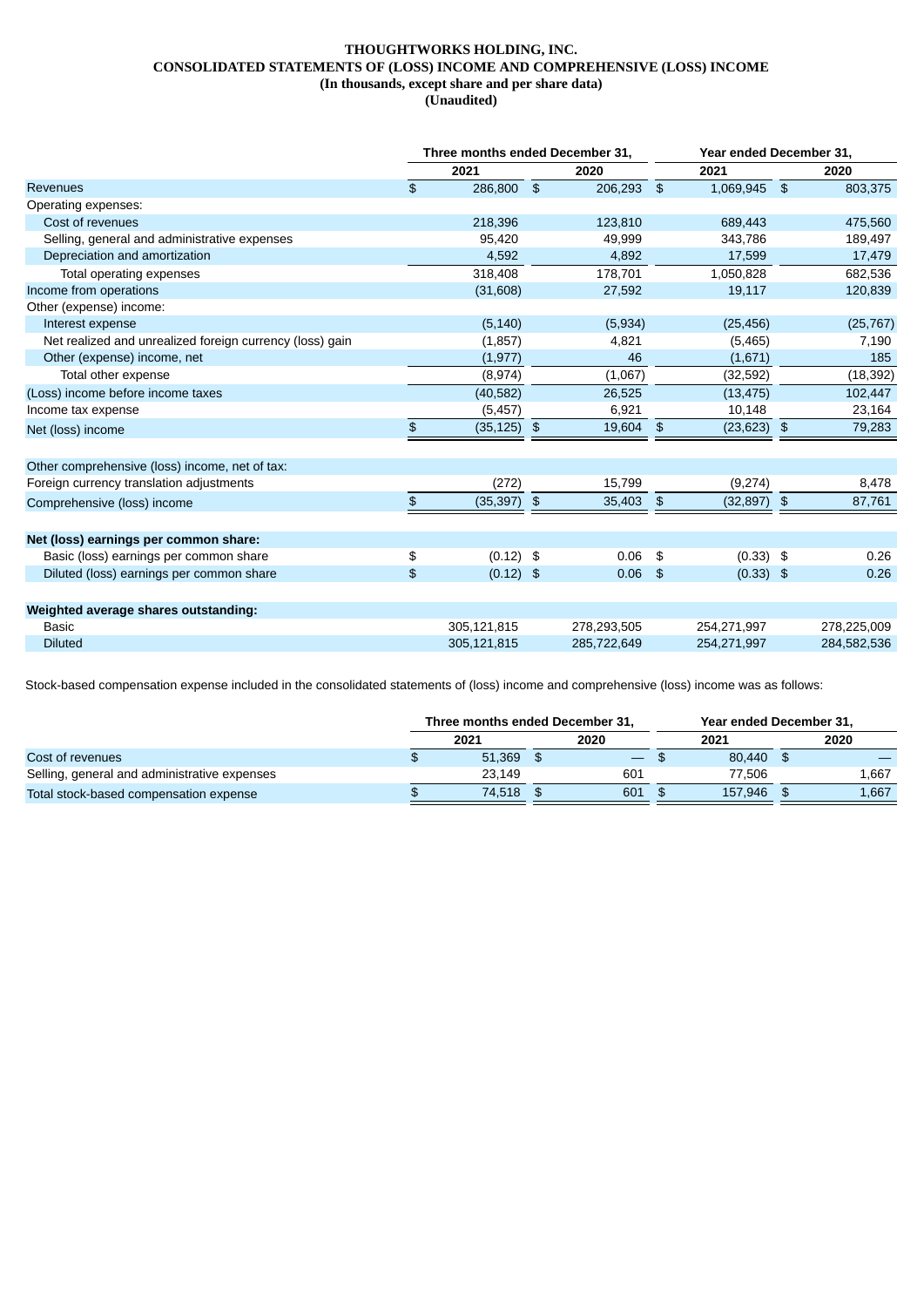#### **THOUGHTWORKS HOLDING, INC. CONSOLIDATED BALANCE SHEETS (In thousands, except share and per share data)**

|                                                                                                 |                | December 31, 2021 |               | December 31, 2020 |
|-------------------------------------------------------------------------------------------------|----------------|-------------------|---------------|-------------------|
|                                                                                                 |                | (unaudited)       |               |                   |
| <b>Assets</b>                                                                                   |                |                   |               |                   |
| Current assets:                                                                                 |                |                   |               |                   |
| Cash and cash equivalents                                                                       | $\mathfrak{S}$ | 368,209 \$        |               | 490,841           |
| Trade receivables, net of allowance for doubtful accounts of \$8,916 and \$10,385, respectively |                | 145,874           |               | 113,183           |
| Unbilled receivables                                                                            |                | 104,057           |               | 88,340            |
| Prepaid expenses                                                                                |                | 15,994            |               | 9,442             |
| Other current assets                                                                            |                | 44,805            |               | 9,960             |
| Total current assets                                                                            |                | 678,939           |               | 711,766           |
| Property and equipment, net                                                                     |                | 34,500            |               | 26,347            |
| Intangibles and other assets:                                                                   |                |                   |               |                   |
| Goodwill                                                                                        |                | 346,719           |               | 318,151           |
| Trademark                                                                                       |                | 273.000           |               | 273,000           |
| Customer relationships, net                                                                     |                | 125,867           |               | 129,055           |
| Other non-current assets                                                                        |                | 25,125            |               | 16,904            |
| <b>Total assets</b>                                                                             | \$             | 1,484,150         | $\frac{3}{2}$ | 1,475,223         |
| Liabilities, redeemable convertible preferred stock and stockholders' equity                    |                |                   |               |                   |
| <b>Current liabilities:</b>                                                                     |                |                   |               |                   |
| Accounts payable                                                                                | \$             | 4,773             | \$            | 4,349             |
| Long-term debt - current                                                                        |                | 7,150             |               | 4,565             |
| Income taxes payable                                                                            |                | 15,693            |               | 11,032            |
| Accrued compensation                                                                            |                | 79,460            |               | 49,896            |
| Deferred revenue                                                                                |                | 13,807            |               | 11,720            |
| Value-added tax and sales tax payable                                                           |                | 7,954             |               | 6,846             |
| Accrued expenses                                                                                |                | 51,693            |               | 29,749            |
| <b>Total current liabilities</b>                                                                |                | 180,530           |               | 118,157           |
| Long-term debt, less current portion                                                            |                | 497,380           |               | 435,192           |
| Deferred tax liabilities                                                                        |                | 78,944            |               | 98,310            |
| Other long-term liabilities                                                                     |                | 18,805            |               | 16,052            |
| <b>Total liabilities</b>                                                                        |                | 775,659           |               | 667,711           |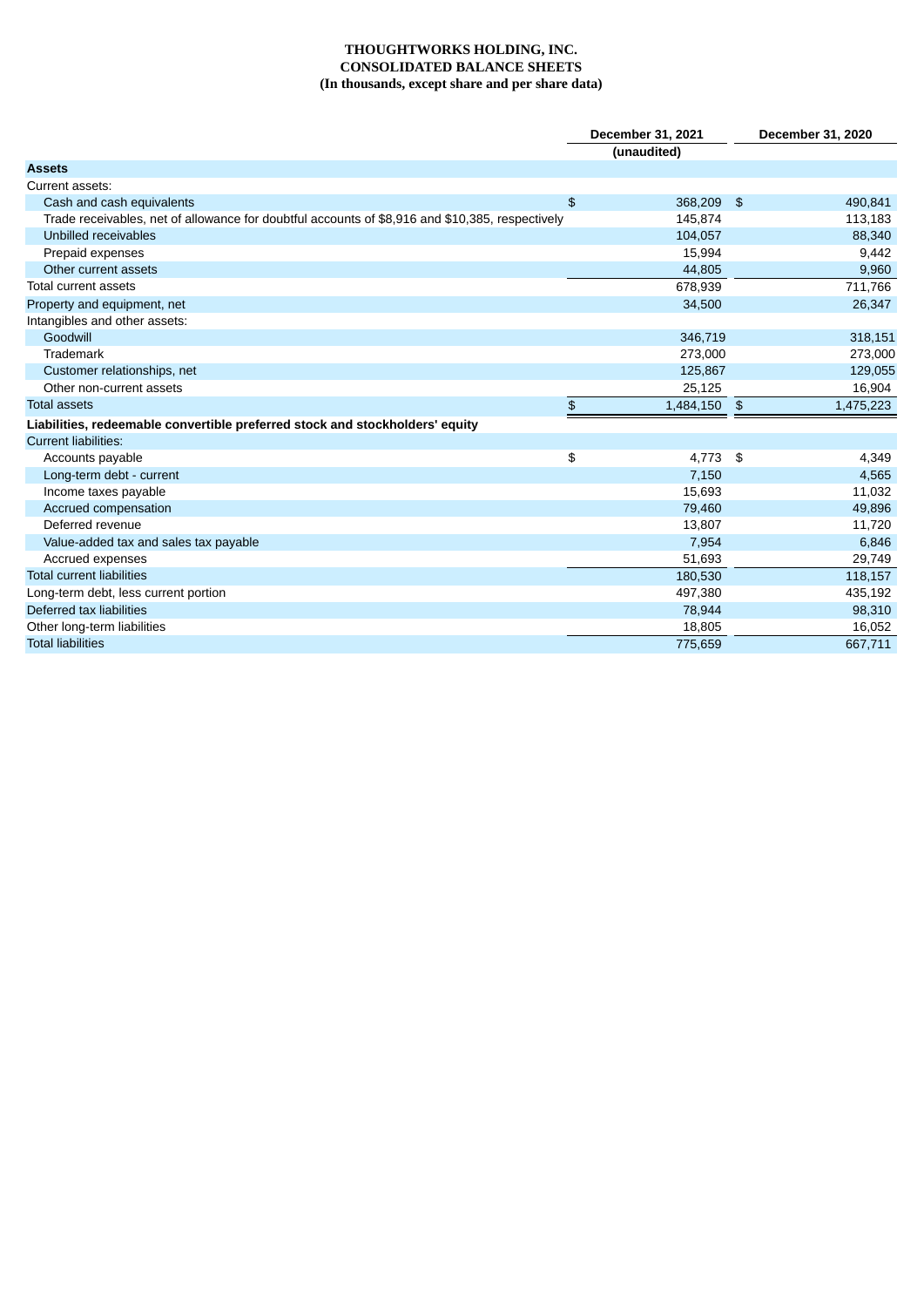#### **THOUGHTWORKS HOLDING, INC. CONSOLIDATED BALANCE SHEETS (In thousands, except share and per share data)**

|                                                                                                                                                                                                                       | December 31, 2021 | December 31, 2020 |
|-----------------------------------------------------------------------------------------------------------------------------------------------------------------------------------------------------------------------|-------------------|-------------------|
|                                                                                                                                                                                                                       | (unaudited)       |                   |
| Commitments and contingencies<br>(See Note 10 to our Annual Report on Form 10-K)                                                                                                                                      |                   |                   |
| Redeemable, convertible preferred stock:                                                                                                                                                                              |                   |                   |
| Series A redeemable convertible preferred stock, \$0.001 par value; zero and 217,902,632<br>shares authorized, zero and 23,493,546 issued and outstanding at December 31, 2021 and<br>December 31, 2020, respectively |                   | 322,800           |
| Series B redeemable convertible preferred stock, \$0.001 par value; zero shares authorized,<br>zero issued and outstanding at December 31, 2021 and December 31, 2020, respectively                                   |                   |                   |
| Stockholders' equity:                                                                                                                                                                                                 |                   |                   |
| Convertible preferred stock, \$0.001 par value; 100,000,000 and zero shares authorized, zero<br>issued and outstanding at December 31, 2021 and December 31, 2020, respectively                                       |                   |                   |
| Common stock, \$0.001 par value; 1,000,000,000 and zero shares authorized, 356,117,752<br>and zero issued, 305,132,181 and zero outstanding at December 31, 2021 and December 31,<br>2020, respectively               | 356               |                   |
| Class A common stock, \$0.001 par value; zero and 416,194,027 shares authorized, zero and<br>272,054,182 issued and outstanding at December 31, 2021 and December 31, 2020,<br>respectively                           |                   | 272               |
| Class B common stock, \$0.001 par value; zero and 116,577,908 shares authorized, zero and<br>5,002,488 issued, zero and 4,474,514 outstanding at December 31, 2021 and December 31,<br>2020, respectively             |                   | 5                 |
| Class C common stock, \$0.001 par value; zero and 55,565,172 shares authorized, zero and<br>1,838,757 issued, zero and 1,794,020 outstanding at December 31, 2021 and December 31,<br>2020, respectively              |                   | $\overline{2}$    |
| Treasury stock, 50,985,571 and 572,711 shares at December 31, 2021 and December 31,<br>2020, respectively                                                                                                             | (629, 424)        | (1,608)           |
| Additional paid-in capital                                                                                                                                                                                            | 1,390,630         | 381,172           |
| Accumulated other comprehensive loss                                                                                                                                                                                  | (10, 863)         | (1,589)           |
| Retained (deficit) earnings                                                                                                                                                                                           | (42, 208)         | 106,458           |
| Total stockholders' equity                                                                                                                                                                                            | 708,491           | 484,712           |
| Total liabilities, redeemable convertible preferred stock and stockholders' equity                                                                                                                                    | \$<br>1,484,150   | \$<br>1,475,223   |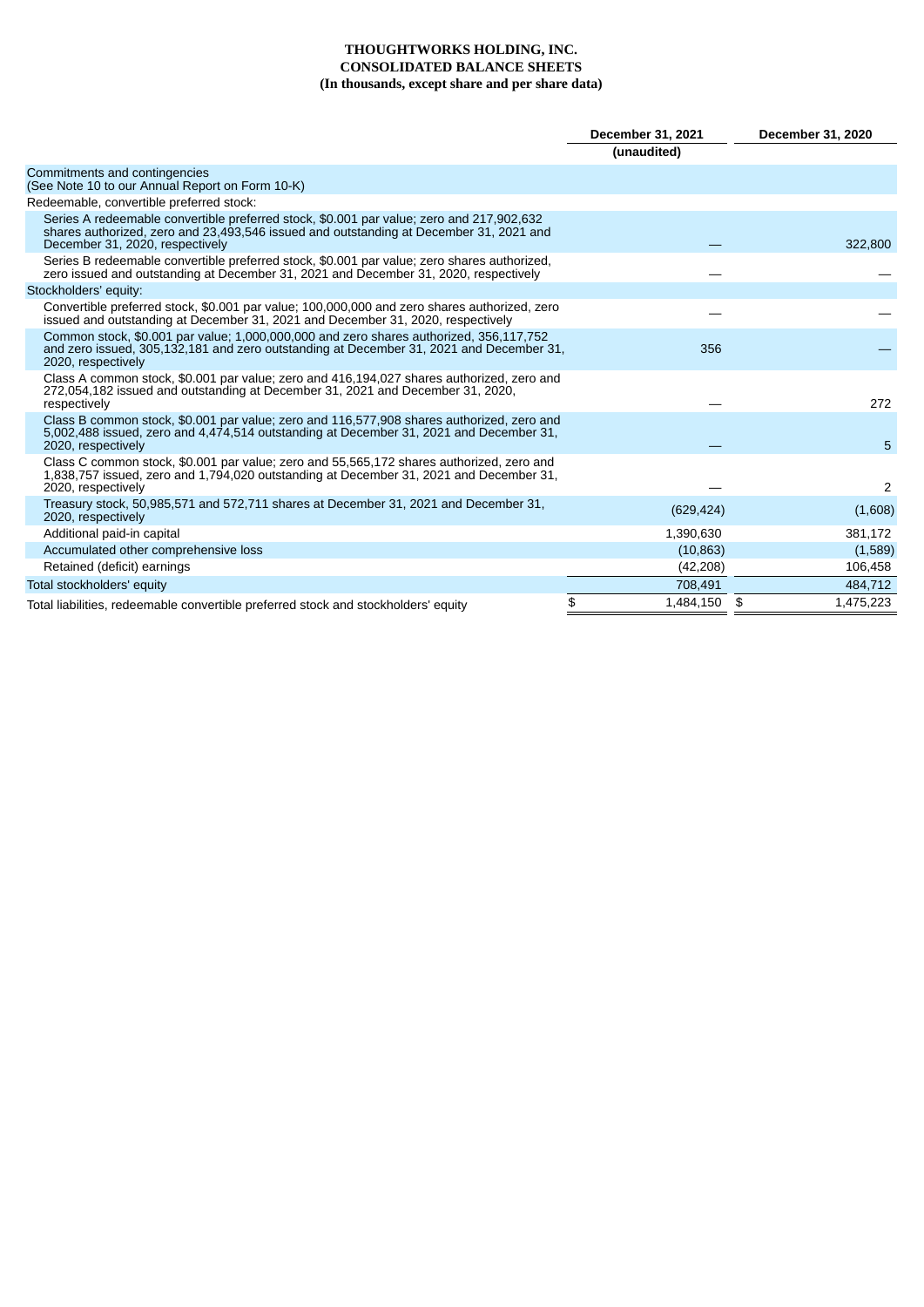#### **THOUGHTWORKS HOLDING, INC. CONSOLIDATED STATEMENTS OF CASH FLOWS (unaudited) (In thousands)**

| 2021<br>2020<br>Cash flows from operating activities:<br>\$<br>$(23, 623)$ \$<br>79,283<br>Net (loss) income<br>Adjustments to reconcile net (loss) income to net cash provided by operating activities:<br>Depreciation and amortization expense<br>29,528<br>26,528<br><b>Bad debt provision</b><br>(601)<br>7,685<br>Deferred income tax (benefit) expense<br>(25, 827)<br>3,709<br>Stock-based compensation expense<br>157,357<br>1,667<br>Unrealized foreign currency exchange loss (gain)<br>5,024<br>(5, 351)<br>3,642<br>1,831<br>Other operating activities, net<br>Changes in operating assets and liabilities:<br>Trade receivables<br>(32, 139)<br>3,977<br>Unbilled receivables<br>(16, 733)<br>(16, 794)<br>Prepaid expenses<br>(6, 542)<br>308<br>Other assets<br>(31, 111)<br>(5, 742)<br>309<br>(700)<br>Accounts payable<br>Accrued expenses and other liabilities<br>59,020<br>28,895<br>118,304<br>125,296<br>Net cash provided by operating activities<br>Cash flows from investing activities:<br>Purchase of property and equipment<br>(26,068)<br>(15, 125)<br>Proceeds from disposal of fixed assets<br>518<br>132<br>(44, 759)<br>Acquisition of businesses, net of cash acquired<br>(70, 309)<br>(14, 993)<br>Net cash used in investing activities<br>Cash flows from financing activities:<br>Proceeds from initial public offering, net of issuance costs and underwriting discounts<br>314,716<br>Proceeds from issuance of Series A Redeemable Convertible Preferred Stock, net of issuance costs<br>380,994<br>322,800<br>122,228<br>Proceeds from issuance of Series B Redeemable Convertible Preferred Stock, net of issuance costs<br>Payments of obligations of long-term debt<br>(336, 709)<br>(4, 565)<br>Payments of debt issuance costs<br>(7,098)<br>(111)<br>29,000<br>Proceeds from borrowings on revolving credit facility<br>(29,000)<br>Payments on revolving credit facility<br>Proceeds from borrowings on long-term debt<br>401,285<br>Proceeds from issuance of common stock on exercise of options, net of employee tax withholding<br>(851)<br>296<br>Shares and options purchased under Tender offer<br>(701, 960)<br>Proceeds from issuance of common stock<br>1,873<br>Dividends paid<br>(315,003)<br>Other financing activities, net<br>(223)<br>(105)<br>318,197<br>(140, 630)<br>Net cash (used in) provided by financing activities<br>Effect of exchange rate changes on cash, cash equivalents and restricted cash<br>6,543<br>(4,622)<br>435,043<br>Net (decrease) increase in cash, cash equivalents and restricted cash<br>(97, 257)<br>Cash, cash equivalents and restricted cash at beginning of the period<br>492,199<br>57,156 |                                                                 | Year ended December 31, |               |
|-----------------------------------------------------------------------------------------------------------------------------------------------------------------------------------------------------------------------------------------------------------------------------------------------------------------------------------------------------------------------------------------------------------------------------------------------------------------------------------------------------------------------------------------------------------------------------------------------------------------------------------------------------------------------------------------------------------------------------------------------------------------------------------------------------------------------------------------------------------------------------------------------------------------------------------------------------------------------------------------------------------------------------------------------------------------------------------------------------------------------------------------------------------------------------------------------------------------------------------------------------------------------------------------------------------------------------------------------------------------------------------------------------------------------------------------------------------------------------------------------------------------------------------------------------------------------------------------------------------------------------------------------------------------------------------------------------------------------------------------------------------------------------------------------------------------------------------------------------------------------------------------------------------------------------------------------------------------------------------------------------------------------------------------------------------------------------------------------------------------------------------------------------------------------------------------------------------------------------------------------------------------------------------------------------------------------------------------------------------------------------------------------------------------------------------------------------------------------------------------------------------------------------------------------------------------------------------------------------------------------------------------------------------------------------------------------------|-----------------------------------------------------------------|-------------------------|---------------|
|                                                                                                                                                                                                                                                                                                                                                                                                                                                                                                                                                                                                                                                                                                                                                                                                                                                                                                                                                                                                                                                                                                                                                                                                                                                                                                                                                                                                                                                                                                                                                                                                                                                                                                                                                                                                                                                                                                                                                                                                                                                                                                                                                                                                                                                                                                                                                                                                                                                                                                                                                                                                                                                                                                     |                                                                 |                         |               |
|                                                                                                                                                                                                                                                                                                                                                                                                                                                                                                                                                                                                                                                                                                                                                                                                                                                                                                                                                                                                                                                                                                                                                                                                                                                                                                                                                                                                                                                                                                                                                                                                                                                                                                                                                                                                                                                                                                                                                                                                                                                                                                                                                                                                                                                                                                                                                                                                                                                                                                                                                                                                                                                                                                     |                                                                 |                         |               |
|                                                                                                                                                                                                                                                                                                                                                                                                                                                                                                                                                                                                                                                                                                                                                                                                                                                                                                                                                                                                                                                                                                                                                                                                                                                                                                                                                                                                                                                                                                                                                                                                                                                                                                                                                                                                                                                                                                                                                                                                                                                                                                                                                                                                                                                                                                                                                                                                                                                                                                                                                                                                                                                                                                     |                                                                 |                         |               |
|                                                                                                                                                                                                                                                                                                                                                                                                                                                                                                                                                                                                                                                                                                                                                                                                                                                                                                                                                                                                                                                                                                                                                                                                                                                                                                                                                                                                                                                                                                                                                                                                                                                                                                                                                                                                                                                                                                                                                                                                                                                                                                                                                                                                                                                                                                                                                                                                                                                                                                                                                                                                                                                                                                     |                                                                 |                         |               |
|                                                                                                                                                                                                                                                                                                                                                                                                                                                                                                                                                                                                                                                                                                                                                                                                                                                                                                                                                                                                                                                                                                                                                                                                                                                                                                                                                                                                                                                                                                                                                                                                                                                                                                                                                                                                                                                                                                                                                                                                                                                                                                                                                                                                                                                                                                                                                                                                                                                                                                                                                                                                                                                                                                     |                                                                 |                         |               |
|                                                                                                                                                                                                                                                                                                                                                                                                                                                                                                                                                                                                                                                                                                                                                                                                                                                                                                                                                                                                                                                                                                                                                                                                                                                                                                                                                                                                                                                                                                                                                                                                                                                                                                                                                                                                                                                                                                                                                                                                                                                                                                                                                                                                                                                                                                                                                                                                                                                                                                                                                                                                                                                                                                     |                                                                 |                         |               |
|                                                                                                                                                                                                                                                                                                                                                                                                                                                                                                                                                                                                                                                                                                                                                                                                                                                                                                                                                                                                                                                                                                                                                                                                                                                                                                                                                                                                                                                                                                                                                                                                                                                                                                                                                                                                                                                                                                                                                                                                                                                                                                                                                                                                                                                                                                                                                                                                                                                                                                                                                                                                                                                                                                     |                                                                 |                         |               |
|                                                                                                                                                                                                                                                                                                                                                                                                                                                                                                                                                                                                                                                                                                                                                                                                                                                                                                                                                                                                                                                                                                                                                                                                                                                                                                                                                                                                                                                                                                                                                                                                                                                                                                                                                                                                                                                                                                                                                                                                                                                                                                                                                                                                                                                                                                                                                                                                                                                                                                                                                                                                                                                                                                     |                                                                 |                         |               |
|                                                                                                                                                                                                                                                                                                                                                                                                                                                                                                                                                                                                                                                                                                                                                                                                                                                                                                                                                                                                                                                                                                                                                                                                                                                                                                                                                                                                                                                                                                                                                                                                                                                                                                                                                                                                                                                                                                                                                                                                                                                                                                                                                                                                                                                                                                                                                                                                                                                                                                                                                                                                                                                                                                     |                                                                 |                         |               |
|                                                                                                                                                                                                                                                                                                                                                                                                                                                                                                                                                                                                                                                                                                                                                                                                                                                                                                                                                                                                                                                                                                                                                                                                                                                                                                                                                                                                                                                                                                                                                                                                                                                                                                                                                                                                                                                                                                                                                                                                                                                                                                                                                                                                                                                                                                                                                                                                                                                                                                                                                                                                                                                                                                     |                                                                 |                         |               |
|                                                                                                                                                                                                                                                                                                                                                                                                                                                                                                                                                                                                                                                                                                                                                                                                                                                                                                                                                                                                                                                                                                                                                                                                                                                                                                                                                                                                                                                                                                                                                                                                                                                                                                                                                                                                                                                                                                                                                                                                                                                                                                                                                                                                                                                                                                                                                                                                                                                                                                                                                                                                                                                                                                     |                                                                 |                         |               |
|                                                                                                                                                                                                                                                                                                                                                                                                                                                                                                                                                                                                                                                                                                                                                                                                                                                                                                                                                                                                                                                                                                                                                                                                                                                                                                                                                                                                                                                                                                                                                                                                                                                                                                                                                                                                                                                                                                                                                                                                                                                                                                                                                                                                                                                                                                                                                                                                                                                                                                                                                                                                                                                                                                     |                                                                 |                         |               |
|                                                                                                                                                                                                                                                                                                                                                                                                                                                                                                                                                                                                                                                                                                                                                                                                                                                                                                                                                                                                                                                                                                                                                                                                                                                                                                                                                                                                                                                                                                                                                                                                                                                                                                                                                                                                                                                                                                                                                                                                                                                                                                                                                                                                                                                                                                                                                                                                                                                                                                                                                                                                                                                                                                     |                                                                 |                         |               |
|                                                                                                                                                                                                                                                                                                                                                                                                                                                                                                                                                                                                                                                                                                                                                                                                                                                                                                                                                                                                                                                                                                                                                                                                                                                                                                                                                                                                                                                                                                                                                                                                                                                                                                                                                                                                                                                                                                                                                                                                                                                                                                                                                                                                                                                                                                                                                                                                                                                                                                                                                                                                                                                                                                     |                                                                 |                         |               |
|                                                                                                                                                                                                                                                                                                                                                                                                                                                                                                                                                                                                                                                                                                                                                                                                                                                                                                                                                                                                                                                                                                                                                                                                                                                                                                                                                                                                                                                                                                                                                                                                                                                                                                                                                                                                                                                                                                                                                                                                                                                                                                                                                                                                                                                                                                                                                                                                                                                                                                                                                                                                                                                                                                     |                                                                 |                         |               |
|                                                                                                                                                                                                                                                                                                                                                                                                                                                                                                                                                                                                                                                                                                                                                                                                                                                                                                                                                                                                                                                                                                                                                                                                                                                                                                                                                                                                                                                                                                                                                                                                                                                                                                                                                                                                                                                                                                                                                                                                                                                                                                                                                                                                                                                                                                                                                                                                                                                                                                                                                                                                                                                                                                     |                                                                 |                         |               |
|                                                                                                                                                                                                                                                                                                                                                                                                                                                                                                                                                                                                                                                                                                                                                                                                                                                                                                                                                                                                                                                                                                                                                                                                                                                                                                                                                                                                                                                                                                                                                                                                                                                                                                                                                                                                                                                                                                                                                                                                                                                                                                                                                                                                                                                                                                                                                                                                                                                                                                                                                                                                                                                                                                     |                                                                 |                         |               |
|                                                                                                                                                                                                                                                                                                                                                                                                                                                                                                                                                                                                                                                                                                                                                                                                                                                                                                                                                                                                                                                                                                                                                                                                                                                                                                                                                                                                                                                                                                                                                                                                                                                                                                                                                                                                                                                                                                                                                                                                                                                                                                                                                                                                                                                                                                                                                                                                                                                                                                                                                                                                                                                                                                     |                                                                 |                         |               |
|                                                                                                                                                                                                                                                                                                                                                                                                                                                                                                                                                                                                                                                                                                                                                                                                                                                                                                                                                                                                                                                                                                                                                                                                                                                                                                                                                                                                                                                                                                                                                                                                                                                                                                                                                                                                                                                                                                                                                                                                                                                                                                                                                                                                                                                                                                                                                                                                                                                                                                                                                                                                                                                                                                     |                                                                 |                         |               |
|                                                                                                                                                                                                                                                                                                                                                                                                                                                                                                                                                                                                                                                                                                                                                                                                                                                                                                                                                                                                                                                                                                                                                                                                                                                                                                                                                                                                                                                                                                                                                                                                                                                                                                                                                                                                                                                                                                                                                                                                                                                                                                                                                                                                                                                                                                                                                                                                                                                                                                                                                                                                                                                                                                     |                                                                 |                         |               |
|                                                                                                                                                                                                                                                                                                                                                                                                                                                                                                                                                                                                                                                                                                                                                                                                                                                                                                                                                                                                                                                                                                                                                                                                                                                                                                                                                                                                                                                                                                                                                                                                                                                                                                                                                                                                                                                                                                                                                                                                                                                                                                                                                                                                                                                                                                                                                                                                                                                                                                                                                                                                                                                                                                     |                                                                 |                         |               |
|                                                                                                                                                                                                                                                                                                                                                                                                                                                                                                                                                                                                                                                                                                                                                                                                                                                                                                                                                                                                                                                                                                                                                                                                                                                                                                                                                                                                                                                                                                                                                                                                                                                                                                                                                                                                                                                                                                                                                                                                                                                                                                                                                                                                                                                                                                                                                                                                                                                                                                                                                                                                                                                                                                     |                                                                 |                         |               |
|                                                                                                                                                                                                                                                                                                                                                                                                                                                                                                                                                                                                                                                                                                                                                                                                                                                                                                                                                                                                                                                                                                                                                                                                                                                                                                                                                                                                                                                                                                                                                                                                                                                                                                                                                                                                                                                                                                                                                                                                                                                                                                                                                                                                                                                                                                                                                                                                                                                                                                                                                                                                                                                                                                     |                                                                 |                         |               |
|                                                                                                                                                                                                                                                                                                                                                                                                                                                                                                                                                                                                                                                                                                                                                                                                                                                                                                                                                                                                                                                                                                                                                                                                                                                                                                                                                                                                                                                                                                                                                                                                                                                                                                                                                                                                                                                                                                                                                                                                                                                                                                                                                                                                                                                                                                                                                                                                                                                                                                                                                                                                                                                                                                     |                                                                 |                         |               |
|                                                                                                                                                                                                                                                                                                                                                                                                                                                                                                                                                                                                                                                                                                                                                                                                                                                                                                                                                                                                                                                                                                                                                                                                                                                                                                                                                                                                                                                                                                                                                                                                                                                                                                                                                                                                                                                                                                                                                                                                                                                                                                                                                                                                                                                                                                                                                                                                                                                                                                                                                                                                                                                                                                     |                                                                 |                         |               |
|                                                                                                                                                                                                                                                                                                                                                                                                                                                                                                                                                                                                                                                                                                                                                                                                                                                                                                                                                                                                                                                                                                                                                                                                                                                                                                                                                                                                                                                                                                                                                                                                                                                                                                                                                                                                                                                                                                                                                                                                                                                                                                                                                                                                                                                                                                                                                                                                                                                                                                                                                                                                                                                                                                     |                                                                 |                         |               |
|                                                                                                                                                                                                                                                                                                                                                                                                                                                                                                                                                                                                                                                                                                                                                                                                                                                                                                                                                                                                                                                                                                                                                                                                                                                                                                                                                                                                                                                                                                                                                                                                                                                                                                                                                                                                                                                                                                                                                                                                                                                                                                                                                                                                                                                                                                                                                                                                                                                                                                                                                                                                                                                                                                     |                                                                 |                         |               |
|                                                                                                                                                                                                                                                                                                                                                                                                                                                                                                                                                                                                                                                                                                                                                                                                                                                                                                                                                                                                                                                                                                                                                                                                                                                                                                                                                                                                                                                                                                                                                                                                                                                                                                                                                                                                                                                                                                                                                                                                                                                                                                                                                                                                                                                                                                                                                                                                                                                                                                                                                                                                                                                                                                     |                                                                 |                         |               |
|                                                                                                                                                                                                                                                                                                                                                                                                                                                                                                                                                                                                                                                                                                                                                                                                                                                                                                                                                                                                                                                                                                                                                                                                                                                                                                                                                                                                                                                                                                                                                                                                                                                                                                                                                                                                                                                                                                                                                                                                                                                                                                                                                                                                                                                                                                                                                                                                                                                                                                                                                                                                                                                                                                     |                                                                 |                         |               |
|                                                                                                                                                                                                                                                                                                                                                                                                                                                                                                                                                                                                                                                                                                                                                                                                                                                                                                                                                                                                                                                                                                                                                                                                                                                                                                                                                                                                                                                                                                                                                                                                                                                                                                                                                                                                                                                                                                                                                                                                                                                                                                                                                                                                                                                                                                                                                                                                                                                                                                                                                                                                                                                                                                     |                                                                 |                         |               |
|                                                                                                                                                                                                                                                                                                                                                                                                                                                                                                                                                                                                                                                                                                                                                                                                                                                                                                                                                                                                                                                                                                                                                                                                                                                                                                                                                                                                                                                                                                                                                                                                                                                                                                                                                                                                                                                                                                                                                                                                                                                                                                                                                                                                                                                                                                                                                                                                                                                                                                                                                                                                                                                                                                     |                                                                 |                         |               |
|                                                                                                                                                                                                                                                                                                                                                                                                                                                                                                                                                                                                                                                                                                                                                                                                                                                                                                                                                                                                                                                                                                                                                                                                                                                                                                                                                                                                                                                                                                                                                                                                                                                                                                                                                                                                                                                                                                                                                                                                                                                                                                                                                                                                                                                                                                                                                                                                                                                                                                                                                                                                                                                                                                     |                                                                 |                         |               |
|                                                                                                                                                                                                                                                                                                                                                                                                                                                                                                                                                                                                                                                                                                                                                                                                                                                                                                                                                                                                                                                                                                                                                                                                                                                                                                                                                                                                                                                                                                                                                                                                                                                                                                                                                                                                                                                                                                                                                                                                                                                                                                                                                                                                                                                                                                                                                                                                                                                                                                                                                                                                                                                                                                     |                                                                 |                         |               |
|                                                                                                                                                                                                                                                                                                                                                                                                                                                                                                                                                                                                                                                                                                                                                                                                                                                                                                                                                                                                                                                                                                                                                                                                                                                                                                                                                                                                                                                                                                                                                                                                                                                                                                                                                                                                                                                                                                                                                                                                                                                                                                                                                                                                                                                                                                                                                                                                                                                                                                                                                                                                                                                                                                     |                                                                 |                         |               |
|                                                                                                                                                                                                                                                                                                                                                                                                                                                                                                                                                                                                                                                                                                                                                                                                                                                                                                                                                                                                                                                                                                                                                                                                                                                                                                                                                                                                                                                                                                                                                                                                                                                                                                                                                                                                                                                                                                                                                                                                                                                                                                                                                                                                                                                                                                                                                                                                                                                                                                                                                                                                                                                                                                     |                                                                 |                         |               |
|                                                                                                                                                                                                                                                                                                                                                                                                                                                                                                                                                                                                                                                                                                                                                                                                                                                                                                                                                                                                                                                                                                                                                                                                                                                                                                                                                                                                                                                                                                                                                                                                                                                                                                                                                                                                                                                                                                                                                                                                                                                                                                                                                                                                                                                                                                                                                                                                                                                                                                                                                                                                                                                                                                     |                                                                 |                         |               |
|                                                                                                                                                                                                                                                                                                                                                                                                                                                                                                                                                                                                                                                                                                                                                                                                                                                                                                                                                                                                                                                                                                                                                                                                                                                                                                                                                                                                                                                                                                                                                                                                                                                                                                                                                                                                                                                                                                                                                                                                                                                                                                                                                                                                                                                                                                                                                                                                                                                                                                                                                                                                                                                                                                     |                                                                 |                         |               |
|                                                                                                                                                                                                                                                                                                                                                                                                                                                                                                                                                                                                                                                                                                                                                                                                                                                                                                                                                                                                                                                                                                                                                                                                                                                                                                                                                                                                                                                                                                                                                                                                                                                                                                                                                                                                                                                                                                                                                                                                                                                                                                                                                                                                                                                                                                                                                                                                                                                                                                                                                                                                                                                                                                     |                                                                 |                         |               |
|                                                                                                                                                                                                                                                                                                                                                                                                                                                                                                                                                                                                                                                                                                                                                                                                                                                                                                                                                                                                                                                                                                                                                                                                                                                                                                                                                                                                                                                                                                                                                                                                                                                                                                                                                                                                                                                                                                                                                                                                                                                                                                                                                                                                                                                                                                                                                                                                                                                                                                                                                                                                                                                                                                     |                                                                 |                         |               |
|                                                                                                                                                                                                                                                                                                                                                                                                                                                                                                                                                                                                                                                                                                                                                                                                                                                                                                                                                                                                                                                                                                                                                                                                                                                                                                                                                                                                                                                                                                                                                                                                                                                                                                                                                                                                                                                                                                                                                                                                                                                                                                                                                                                                                                                                                                                                                                                                                                                                                                                                                                                                                                                                                                     |                                                                 |                         |               |
|                                                                                                                                                                                                                                                                                                                                                                                                                                                                                                                                                                                                                                                                                                                                                                                                                                                                                                                                                                                                                                                                                                                                                                                                                                                                                                                                                                                                                                                                                                                                                                                                                                                                                                                                                                                                                                                                                                                                                                                                                                                                                                                                                                                                                                                                                                                                                                                                                                                                                                                                                                                                                                                                                                     |                                                                 |                         |               |
|                                                                                                                                                                                                                                                                                                                                                                                                                                                                                                                                                                                                                                                                                                                                                                                                                                                                                                                                                                                                                                                                                                                                                                                                                                                                                                                                                                                                                                                                                                                                                                                                                                                                                                                                                                                                                                                                                                                                                                                                                                                                                                                                                                                                                                                                                                                                                                                                                                                                                                                                                                                                                                                                                                     | Cash, cash equivalents and restricted cash at end of the period | \$<br>394,942           | \$<br>492,199 |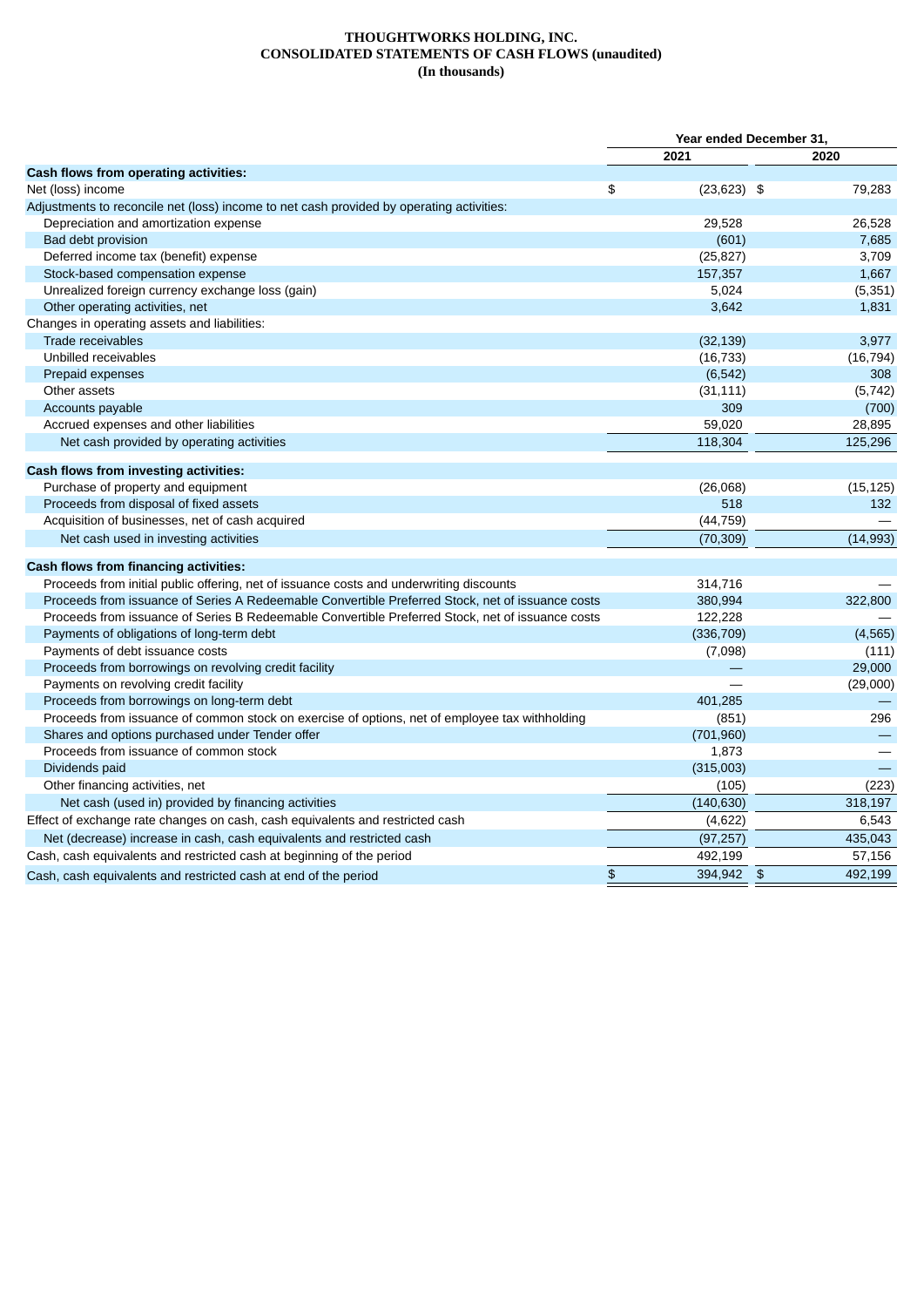#### **THOUGHTWORKS HOLDING, INC. CONSOLIDATED STATEMENTS OF CASH FLOWS (unaudited) (In thousands)**

|                                                                          | <b>Year ended December 31.</b> |            |  |        |  |  |
|--------------------------------------------------------------------------|--------------------------------|------------|--|--------|--|--|
|                                                                          |                                | 2021       |  | 2020   |  |  |
| Supplemental disclosure of cash flow information:                        |                                |            |  |        |  |  |
| Interest paid                                                            | \$                             | 23,611 \$  |  | 23,861 |  |  |
| Income taxes paid                                                        | \$                             | 33.344 \$  |  | 13.909 |  |  |
| Withholding taxes payable                                                | \$                             | 25,956 \$  |  |        |  |  |
|                                                                          |                                |            |  |        |  |  |
| Supplemental disclosures of non-cash investing and financing activities: |                                |            |  |        |  |  |
| Conversion of convertible preferred stock to common stock                | \$                             | 826.022 \$ |  |        |  |  |
| Net settlement on exercise of shares                                     | \$                             | $3,611$ \$ |  |        |  |  |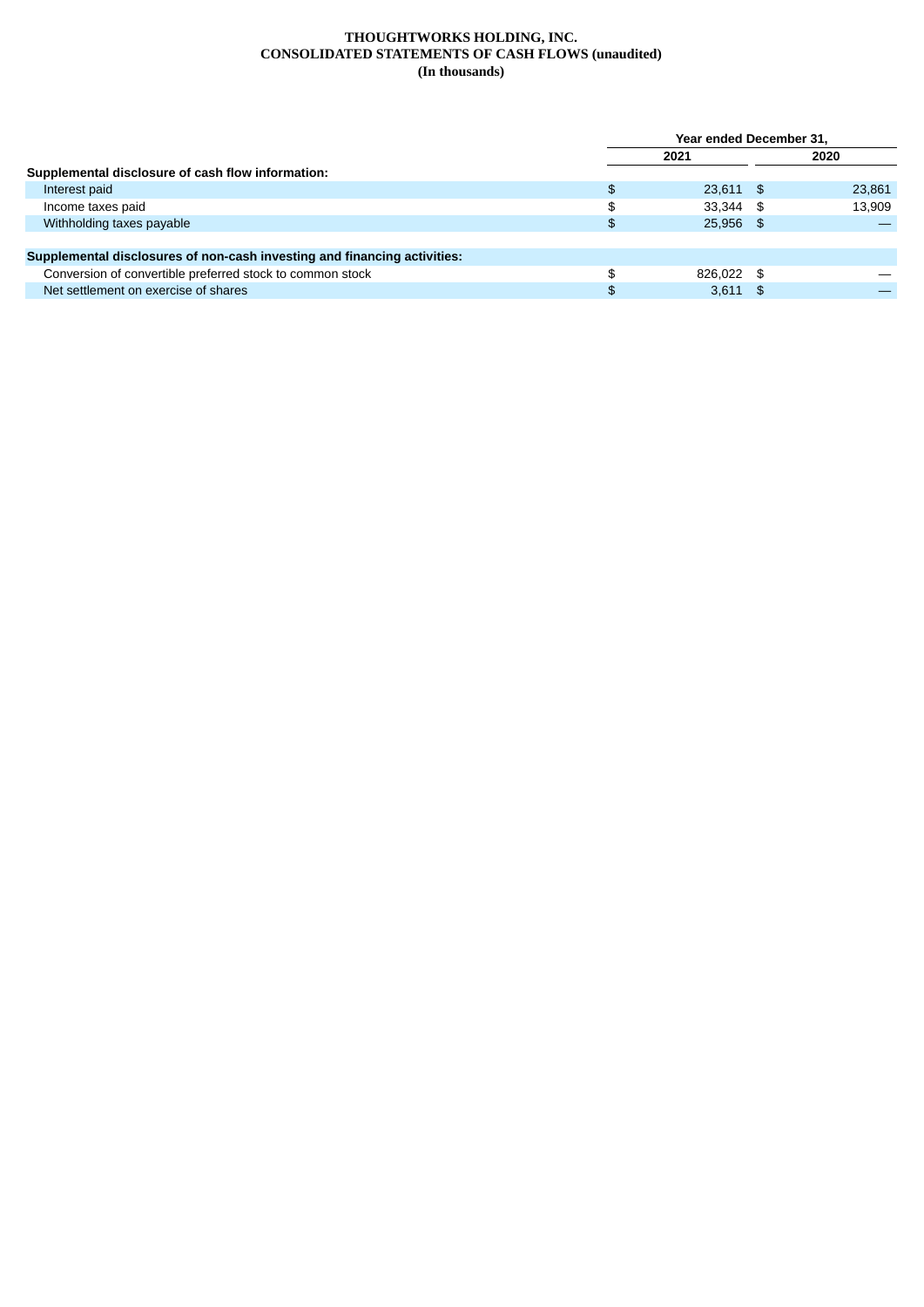|                                                            |  |         |              | Three months ended December 31, | Year ended December 31. |         |     |         |
|------------------------------------------------------------|--|---------|--------------|---------------------------------|-------------------------|---------|-----|---------|
| <b>Adjusted Gross Profit reconciliation:</b>               |  | 2021    |              | 2020                            |                         | 2021    |     | 2020    |
| <b>Gross profit, GAAP</b>                                  |  | 68.404  |              | 82.483                          |                         | 380.502 | \$. | 327,815 |
| Stock-based compensation                                   |  | 51.369  |              |                                 |                         | 80.440  |     |         |
| Employer payroll tax on employee equity incentive plan (f) |  | 98      |              |                                 |                         | 98      |     |         |
| Depreciation expense                                       |  | 3.234   |              | 2.309                           |                         | 11.929  |     | 9,049   |
| <b>Adjusted Gross Profit</b>                               |  | 123.105 | $\mathbf{E}$ | 84.792                          | £.                      | 472.969 |     | 336.864 |
| <b>Gross margin, GAAP</b>                                  |  | 23.9%   |              | 40.0 %                          |                         | 35.6%   |     | 40.8%   |
| <b>Adjusted Gross Margin</b>                               |  | 42.9 %  |              | 41.1%                           |                         | 44.2 %  |     | 41.9%   |

|                                                            | Three months ended December 31, |           |    |        |    | Year ended December 31. |    |         |
|------------------------------------------------------------|---------------------------------|-----------|----|--------|----|-------------------------|----|---------|
| <b>Adjusted SG&amp;A reconciliation:</b>                   |                                 | 2021      |    | 2020   |    | 2021                    |    | 2020    |
| SG&A, GAAP                                                 | \$                              | 95,420    | \$ | 49,999 | \$ | 343,786                 | \$ | 189,497 |
| Stock-based compensation                                   |                                 | (23, 149) |    | (601)  |    | (77,506)                |    | (1,667) |
| Acquisition costs (a)                                      |                                 | (588)     |    | (633)  |    | (8,524)                 |    | (633)   |
| Certain professional fees (b)                              |                                 |           |    |        |    | (1,991)                 |    | (56)    |
| Non-recurring tender offer compensation expense (c)        |                                 |           |    |        |    | (2,715)                 |    | --      |
| Business rationalization (d)                               |                                 |           |    | (208)  |    |                         |    | (1,316) |
| IPO-related costs (e)                                      |                                 |           |    | (81)   |    | (2,713)                 |    | (315)   |
| Employer payroll tax on employee equity incentive plan (f) |                                 | (1,056)   |    |        |    | (1,056)                 |    |         |
| <b>Adjusted SG&amp;A</b>                                   |                                 | 70.627    | \$ | 48.476 |    | 249.281                 |    | 185,510 |
| <b>SG&amp;A margin, GAAP</b>                               |                                 | 33.3 %    |    | 24.2 % |    | 32.1 %                  |    | 23.6 %  |
| <b>Adjusted SG&amp;A Margin</b>                            |                                 | 24.6 %    |    | 23.5 % |    | 23.3 %                  |    | 23.1 %  |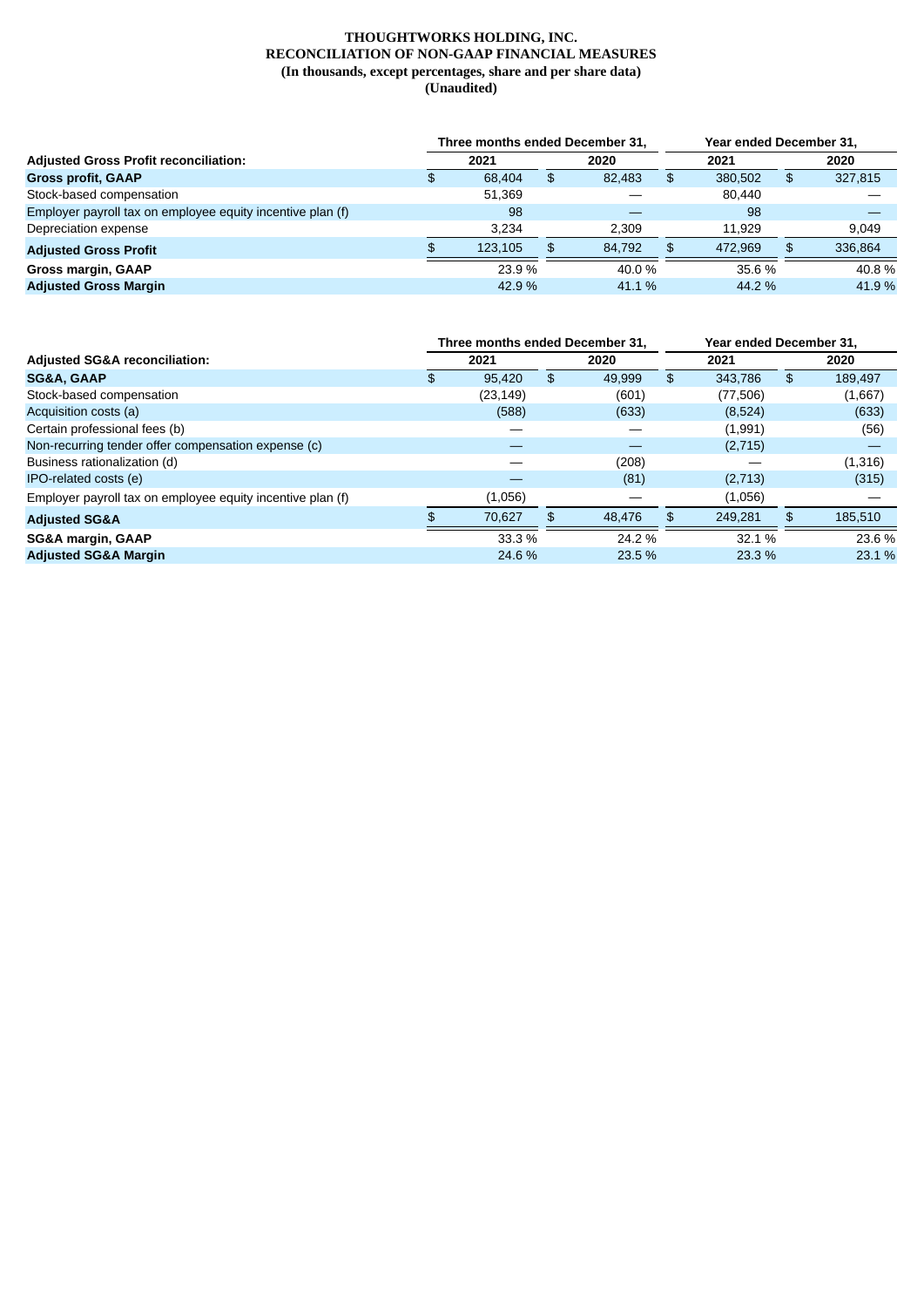|                                                            | Three months ended December 31. |    |         |    | <b>Year ended December 31.</b> |    |          |
|------------------------------------------------------------|---------------------------------|----|---------|----|--------------------------------|----|----------|
|                                                            | 2021                            |    | 2020    |    | 2021                           |    | 2020     |
| Net (loss) income                                          | \$<br>(35, 125)                 | \$ | 19,604  | \$ | (23, 623)                      | \$ | 79,283   |
| Income tax expense                                         | (5, 457)                        |    | 6,921   |    | 10,148                         |    | 23,164   |
| Interest expense                                           | 5,140                           |    | 5,934   |    | 25,456                         |    | 25,767   |
| Other expense (income), net                                | 1,977                           |    | (46)    |    | 1,671                          |    | (185)    |
| Unrealized foreign exchange losses                         | 1,112                           |    | (5,516) |    | 5,024                          |    | (5, 351) |
| Stock-based compensation                                   | 74,518                          |    | 601     |    | 157,946                        |    | 1,667    |
| Depreciation and amortization                              | 7,826                           |    | 7,201   |    | 29,528                         |    | 26,528   |
| Acquisition costs (a)                                      | 588                             |    | 633     |    | 8,524                          |    | 633      |
| Certain professional fees (b)                              |                                 |    |         |    | 1,991                          |    | 56       |
| Non-recurring tender offer compensation expense (c)        |                                 |    |         |    | 2,715                          |    |          |
| Business rationalization (d)                               |                                 |    | 208     |    |                                |    | 1,316    |
| IPO-related costs (e)                                      |                                 |    | 81      |    | 2,713                          |    | 315      |
| Employer payroll tax on employee equity incentive plan (f) | 1,154                           |    |         |    | 1,154                          |    |          |
| <b>Adjusted EBITDA</b>                                     | 51,733                          | \$ | 35,621  | \$ | 223,247                        | \$ | 153,193  |
| Net (loss) income margin                                   | $(12.2)\%$                      |    | 9.5%    |    | $(2.2)\%$                      |    | 9.9%     |
| <b>Adjusted EBITDA Margin</b>                              | 18.0%                           |    | 17.3 %  |    | 20.9 %                         |    | 19.1 %   |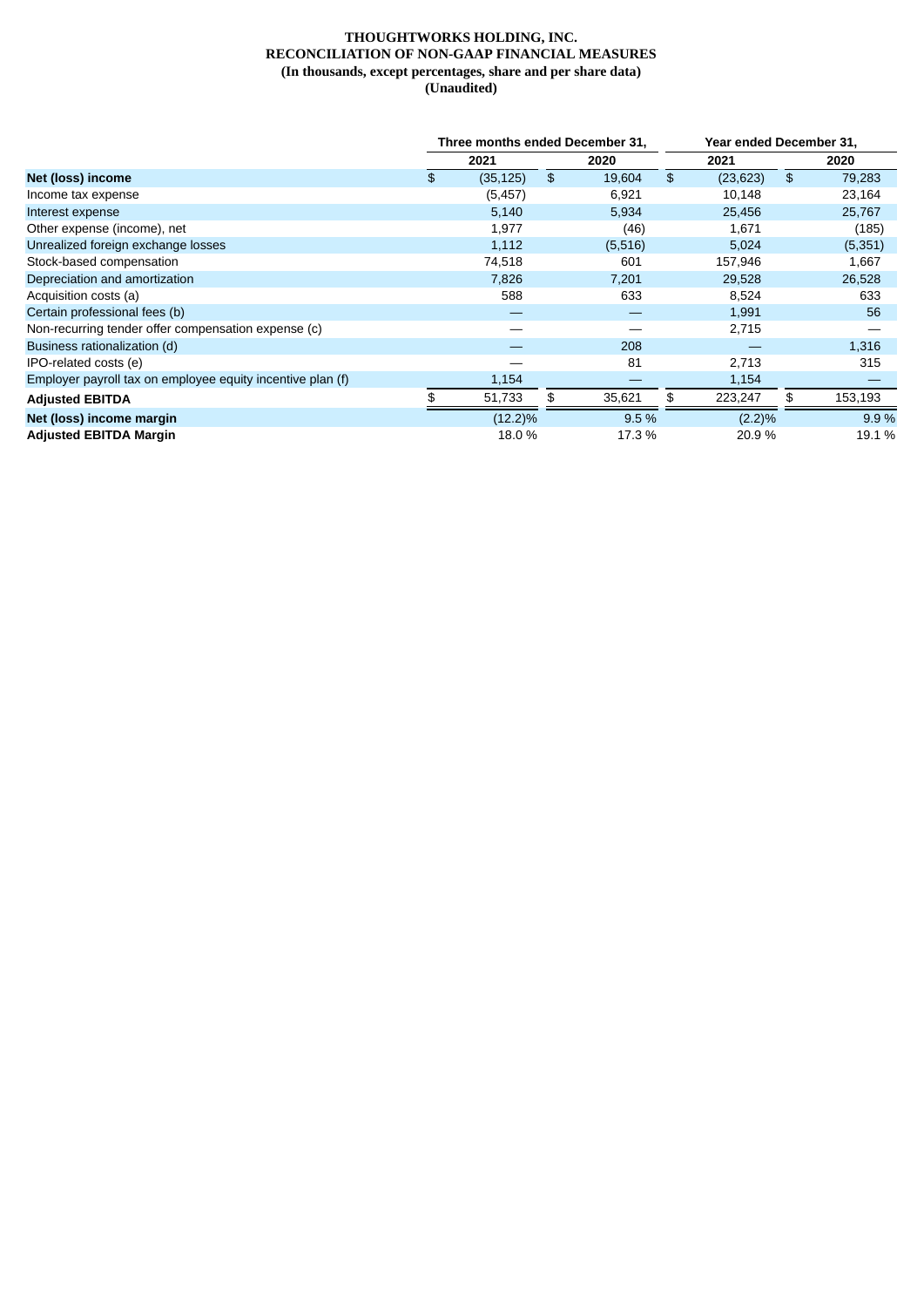|                                                             | Three months ended December 31, |                |    |             |      | Year ended December 31, |    |             |  |
|-------------------------------------------------------------|---------------------------------|----------------|----|-------------|------|-------------------------|----|-------------|--|
|                                                             |                                 | 2021           |    | 2020        |      | 2021                    |    | 2020        |  |
| Net (loss) income allocated to common shareholders          | \$                              | $(35, 125)$ \$ |    | 18,078 \$   |      | $(83,265)$ \$           |    | 73,112      |  |
| Preferred stock dividends                                   |                                 |                |    |             |      | 59,642                  |    |             |  |
| Earnings allocated to Preferred Stock                       |                                 |                |    | 1,526       |      |                         |    | 6,171       |  |
| Net (loss) income                                           |                                 | (35, 125)      |    | 19,604      |      | (23, 623)               |    | 79,283      |  |
| Unrealized foreign exchange losses (gains)                  |                                 | 1,112          |    | (5,516)     |      | 5,024                   |    | (5, 351)    |  |
| Stock-based compensation                                    |                                 | 74,518         |    | 601         |      | 157,946                 |    | 1,667       |  |
| Amortization of acquisition-related intangibles             |                                 | 2,995          |    | 2,686       |      | 12,046                  |    | 10,537      |  |
| Acquisition costs (a)                                       |                                 | 588            |    | 633         |      | 8,524                   |    | 633         |  |
| Certain professional fees (b)                               |                                 |                |    |             |      | 1,991                   |    | 56          |  |
| Non-recurring tender offer compensation expense (c)         |                                 |                |    |             |      | 2,715                   |    |             |  |
| Business rationalization (d)                                |                                 |                |    | 208         |      |                         |    | 1,316       |  |
| IPO-related costs (e)                                       |                                 |                |    | 81          |      | 2,713                   |    | 315         |  |
| Employer payroll tax on employee equity incentive plan (f)  |                                 | 1,154          |    |             |      | 1,154                   |    |             |  |
| Income tax effects of adjustments (g)                       |                                 | (16, 455)      |    | 170         |      | (43,090)                |    | (2,073)     |  |
| <b>Adjusted Net Income</b>                                  |                                 | 28,787         | \$ | 18,467      | - SS | 125,400                 | \$ | 86,383      |  |
| GAAP diluted weighted average common shares outstanding     |                                 | 305,121,815    |    | 285,722,649 |      | 254,271,997             |    | 284,582,536 |  |
| Employee stock options and RSUs                             |                                 | 25,359,252     |    |             |      | 20,428,654              |    |             |  |
| Adjusted diluted weighted average common shares outstanding |                                 | 330,481,067    |    | 285,722,649 |      | 274,700,651             |    | 284,582,536 |  |
| GAAP diluted (loss) earnings per common share               |                                 | (0.12)         | \$ | 0.06        | \$   | (0.33)                  | \$ | 0.26        |  |
| <b>Adjusted Diluted EPS</b>                                 | \$                              | 0.09           | \$ | 0.06        | \$   | 0.46                    | \$ | 0.30        |  |

(a) Reflects costs for certain professional fees and retention wage expenses related to certain acquisitions.

(b) Adjusts for certain transaction expenses, non-recurring legal expenses, and one-time professional fees.

(c) Adjusts for the additional compensation expense related to the tender offer completed in the first quarter of 2021.

(d) Adjusts for business rationalization revenues and costs related to closing Thoughtworks Studios, which was completely shut down as of December 31, 2020. Thoughtworkers previously associated with Thoughtworks Studios have been transitioned to other revenue generating functions.

(e) Adjusts for IPO-readiness costs and expenses that do not qualify as equity issuance costs.

(f) We exclude employer payroll tax expense on equity incentive plans as these expenses are tied to the exercise or vesting of underlying equity awards and the price of our common stock at the time of vesting or exercise. As a result, these taxes may vary in any particular period independent of the financial and operating performance of our business.

(g) Adjusts for the income tax effects of the foregoing adjusted items.

 $\frac{1}{2}$